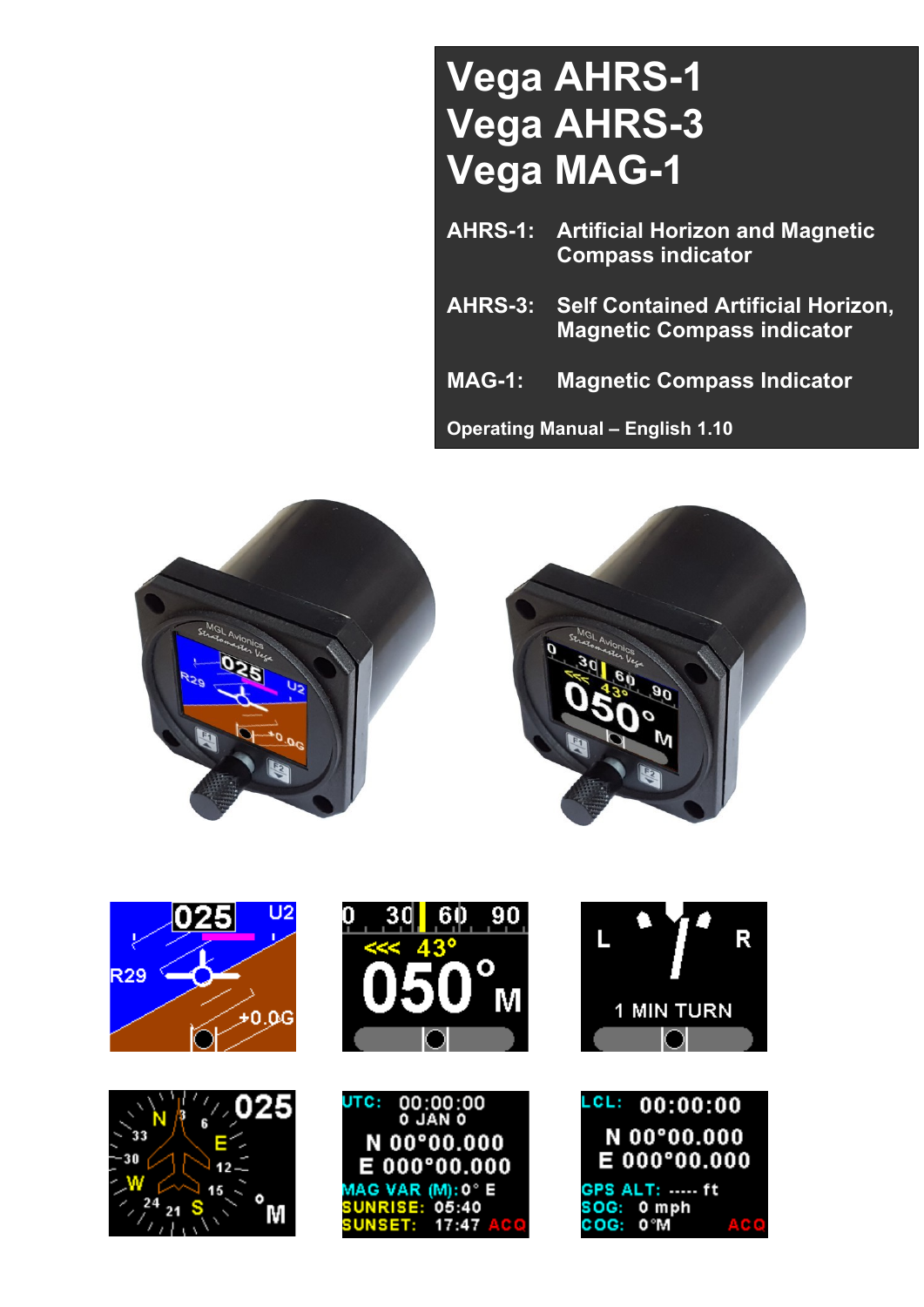# **Introduction**

The AHRS-1 / AHRS-3 / MAG-1 is a 2 1/4" (57mm) sunlight readable color display instrument providing a display for an artificial horizon reference system (AHRS), an advanced digital compass, or both depending on which sensor packages is connected.

**The AHRS-1 is an attitude display for the external MGL-Avionics SP-7 attitude sensor package. The AHRS-1 requires the MGL-Avionics SP-6 compass sensor package to display heading.**

**The AHRS-3 is a self contained attitude display with built in sensors. The AHRS-3 does not require the MGL-Avionics SP-7 sensor package in order to display the attitude, but requires the MGL-Avionics SP-6 compass sensor package to display heading. The AHRS-3 can output CAN bus messages to emulate the MGL Avionics SP-7 sensor package.**

**The MAG-1 is a compass display for the external MGL-Avionics SP-6 compass sensor package.**

The AHRS-1 / AHRS-3 / MAG-1 can be setup to display the following:

- **•** Compass with optional slip indicator (requires MGL Avionics SP-6 sensor package)
- **•** Horizon with optional slip, turn indicator & G-Force (requires the MGL Avionics SP-7 if using the AHRS-1)
- **•** Turn and bank indicator (requires the MGL Avionics SP-7 if using the AHRS-1)
- **•** Combined compass and horizon display with bank indicator, optional slip indicator & G-Force (requires MGL Avionics SP6 & the Avionics SP-7 if using the AHRS-1)

# **1 Features**

- **• Large 1.8" high resolution 160x128, wide viewing angle, sunlight readable, 1000 cd/m2 color LCD display**
- **• AHRS-1 (Artificial horizon reference system (AHRS) display unit with slip indication, turn and bank and G-Force indication), requires the MGL Avionics SP-7 sensor packages**
- **• AHRS-3 (Artificial horizon reference system (AHRS) display unit with slip indication, turn and bank and G-Force indication) complete with built in attitude sensors. The AHRS-3 does not require the MGL Avionics SP-7 sensor package to display attitude.**
- **• Advanced magnetic compass with heading bug, course steering and slip indication**
- **• Can be setup as an individual compass display, artificial horizon or both**
- **• The AHRS-1 / AHRS-3 / MAG-1 is connected to the AHRS / Compass sensor packages by a simple CAN bus interface. This allows for the optimum placement of the sensor packages in the aircraft**
- **• More then one AHRS-1 / AHRS-3 / MAG-1 unit can be connected onto the CAN bus. This allows the compass, artificial horizon and the turn and bank indicator to be displayed on different units**
- **• G-Force indicator (MGL Avionics SP-7 required if using the AHRS-1)**
- **• Built in NMEA GPS Viewer**
- **• Automatic or manual magnetic variation calculation**
- **• Sunset and sunrise time display**
- **• Displays time & date, GPS altitude, SOG, COG, latitude and longitude when using an external NMEA compatible GPS receiver**
- **• Includes a RS232 serial output for interfacing to external equipment e.g dataloggers etc.**
- **• The AHRS-3 can output CAN bus messages to emulate the MGL Avionics SP-7 sensor package.**
- **• Standard 2 1/4" (57mm) aircraft enclosure (can be front or rear mounted)**
- **• Rotary control plus 2 independent buttons for easy menu navigation and user input**
- **• An external output activates when an alarm condition has been reached**
- **• Wide input supply voltage range of 8 to 30V DC with built in voltage reversal and over voltage protection for harsh electrical environments**
- **• 1 year limited warranty**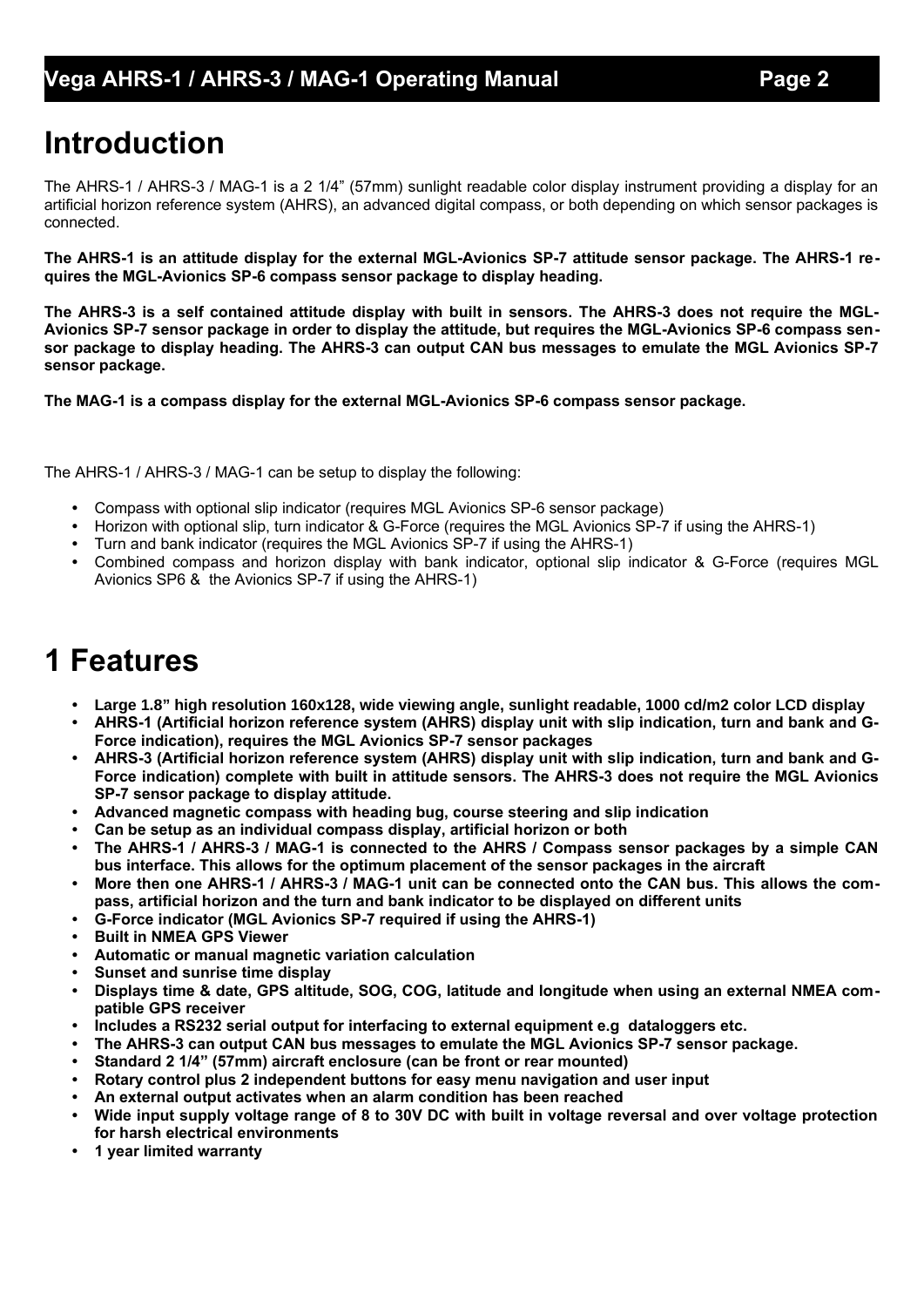# **2 Layout**

# **2.1 AHRS-1 / AHRS-3 Layout**



#### **Rotary Control (Up/Down) & Enter Button:**

Press the rotary control during the normal display screens to access the menu system. Rotate anti/clockwise for up/down menu scrolling. During normal mode turning the rotary control anti/clockwise will scroll through the main displays (Artificial horizon, compass and turn and bank indicator).

# **2.2 MAG-1 Layout**

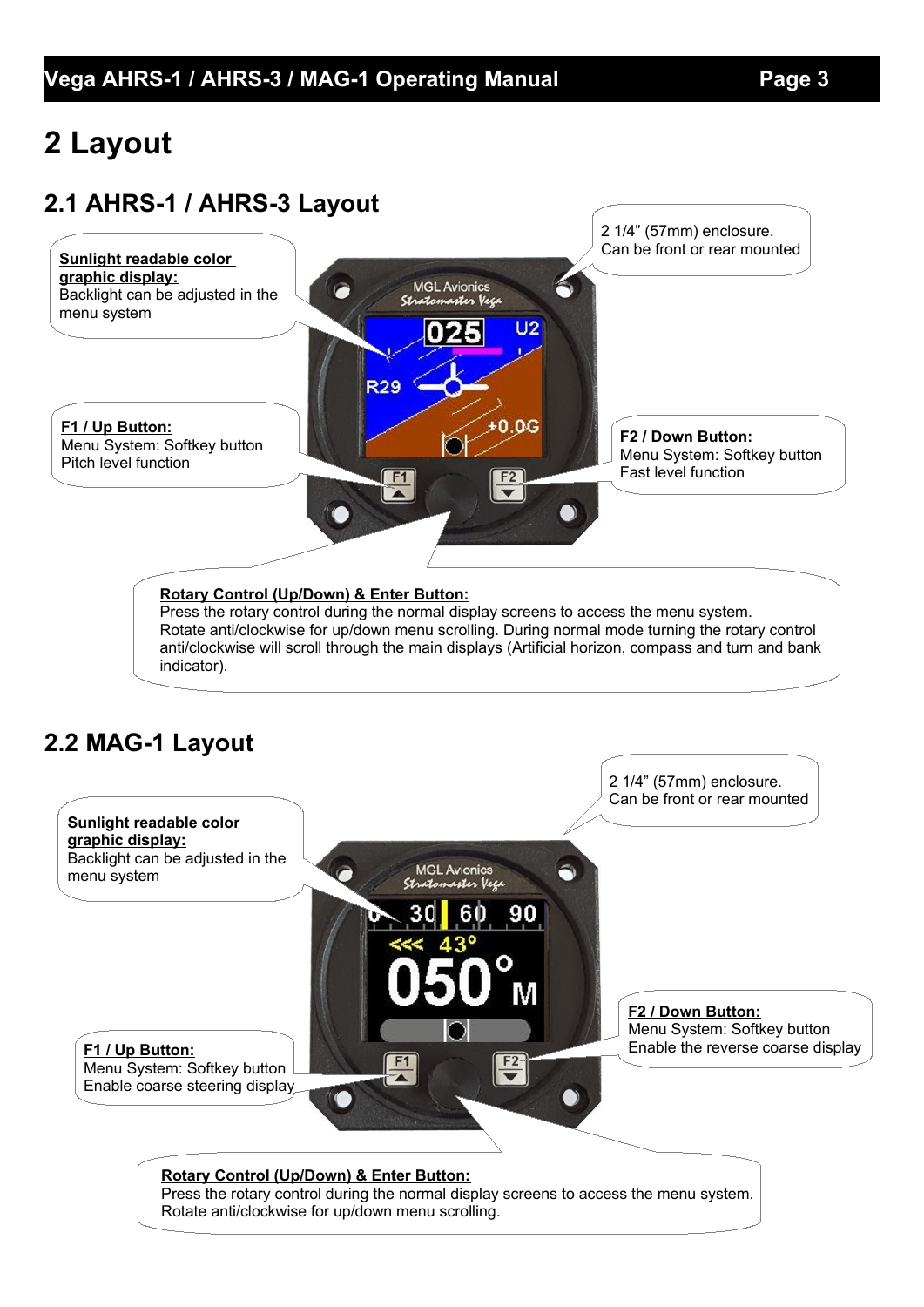# **3 Main Displays**

The AHRS-1/3 can be set up to show 5 different display screens. Turning the rotary control either clockwise or anti-clockwise allows you to select the operation of the AHRS-1 / AHRS-3 as an artificial horizon with mini compass and turn and bank indicator, a turn and bank indicator, a digital compass, or as a NMEA GPS viewer

The MAG-1 only displays the compass and GPS displays.

**Note:** If you have purchased the artificial horizon and compass sensor packages with two or three AHRS-1 / AHRS-3 / MAG-1 displays, it is possible to setup either of the units to display either the artificial horizon, turn and bank indicator or the compass.

# **3.1 Artificial Horizon with Compass**



### **Pitch level function**

Should your aircraft fly "nose up" or "nose down" due to trim, then you can press the F1 key to level the pitch as displayed on the horizon.

# **3.2 Turn and Bank Indicator**



### **Slip indicator**

A "step on the ball" slip indicator can be enabled to appear below the horizon and compass displays. The source of information for this indicator is derived from the accelerometer aligned with the pitch axis of the aircraft, i.e. the acceleration forces acting in the direction of the wings.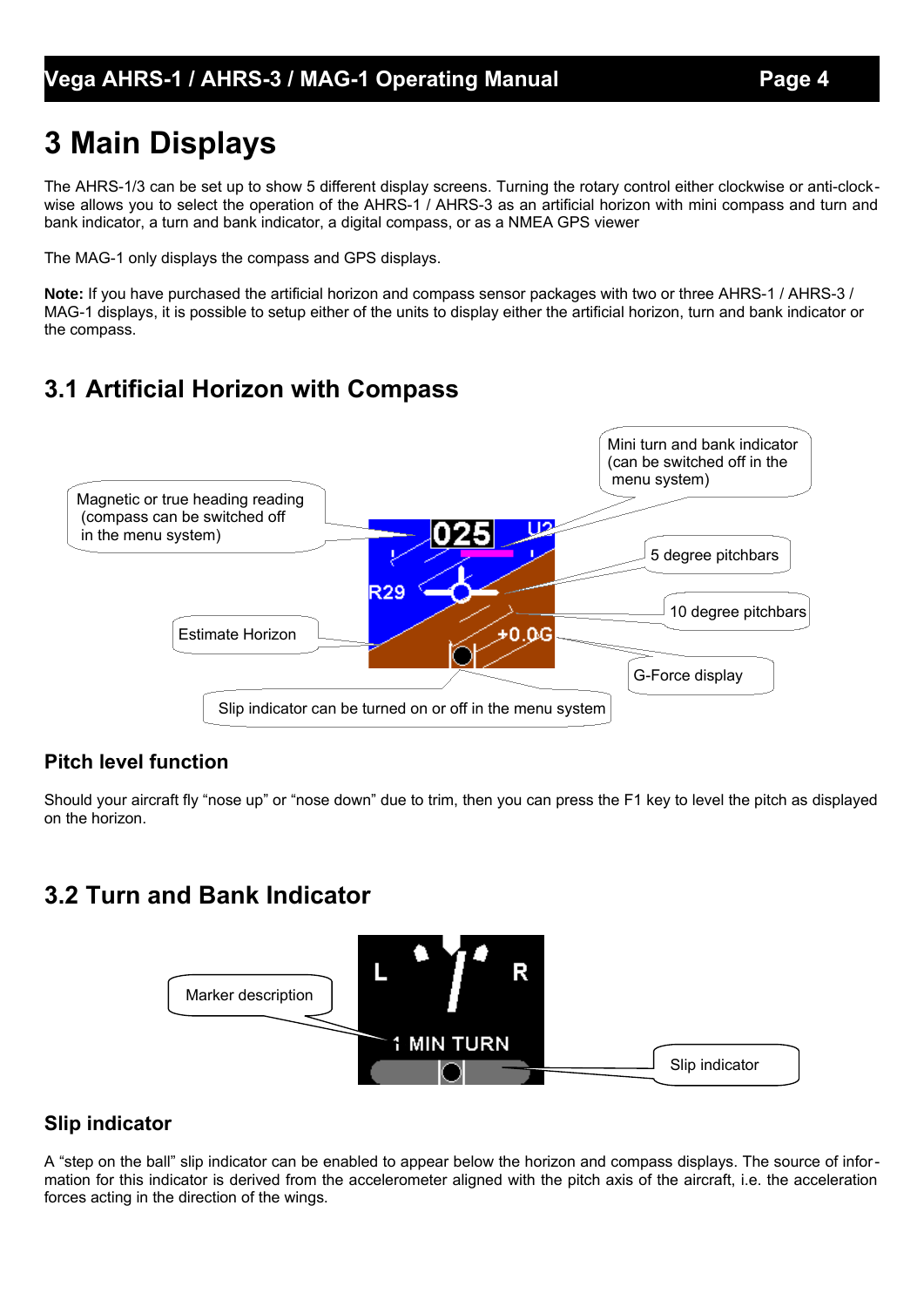### **Fast level function**

Press the F2 key should the horizon display be toppled (i.e. indicating incorrectly by a large amount) due to excessive maneuvering or by exceeding the maximum bank, pitch or yaw rates. This will indicate to the instrument that you are flying straight and level and that gravity tracking may be accelerated to ensure rapid realignment of the horizon.

### **Extended range of operation**

Please see the corresponding MGL sensor documentation for maximum rate specifications.

Depending on conditions maximum rates may reach 180 degrees per second. No caging of the electronic gyro system is required during excessive maneuvering, unlike systems based on mechanical gyros. Simply correct the horizon when you are finished or let the horizon right itself which will happen during straight and level flight.



Message displayed when the maximum bank, pitch or yaw rates have been exceeded

# **3.3 Digital Compass**



### **3.3.1 Compass Tape**

The digital compass tape can be displayed in 3 different ways. The way the compass is displayed can be setup in the menu system under *"COMPASS SETUP"*



#### **Numeric compass display**

The heading tape shows headings as numbers in degrees.



#### **Mixed compass display**

The heading tape shows headings as number in degrees except for the four major cardinal points which are shown as N, S, E and W.



**Cardinal compass display**The heading tape shows headings as major and intermediate cardinal points: N, NE, E, SE, S, SW, W and NW.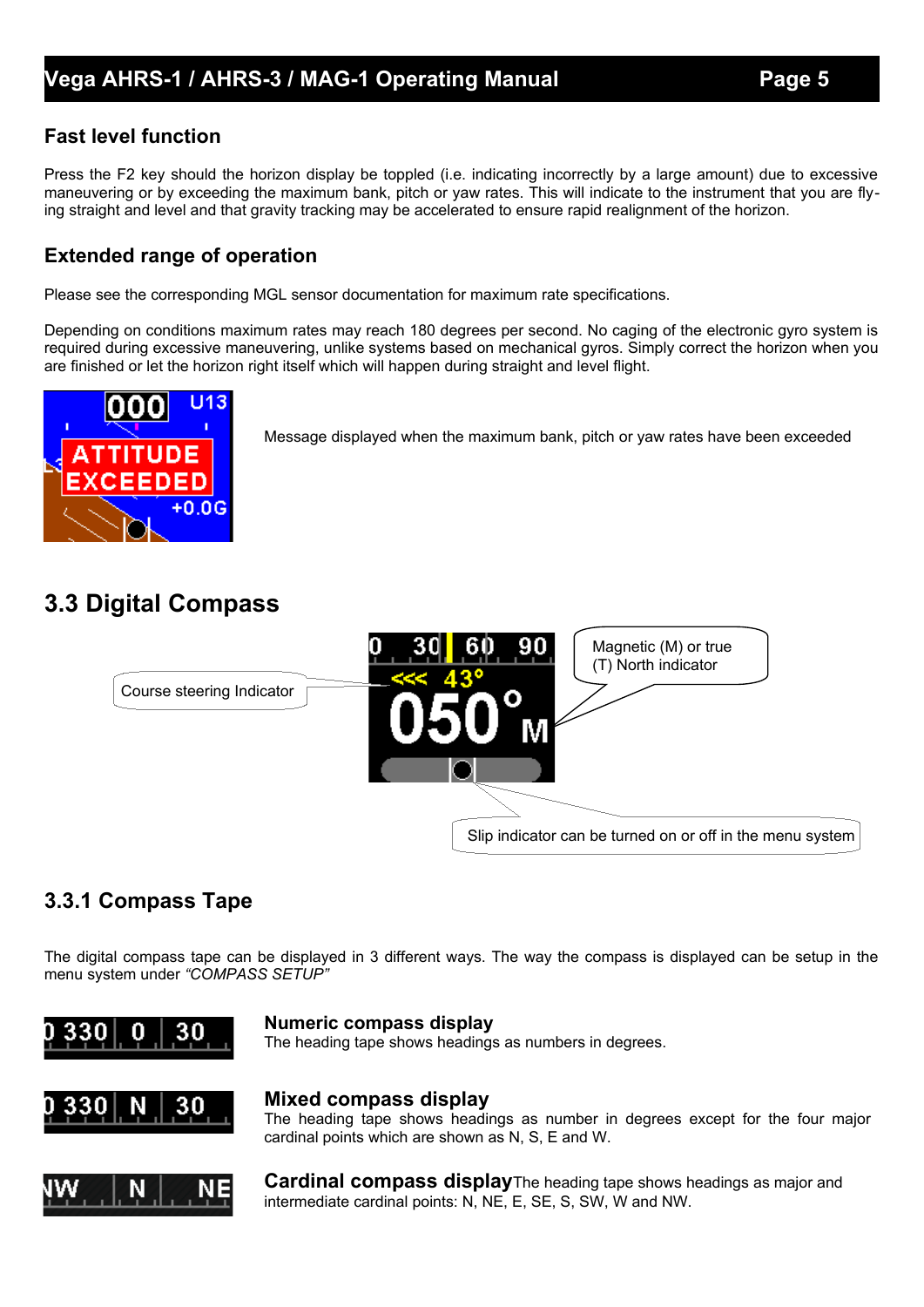

### **Vertical Card compass display**

The display shows a graphic representation of a vertical card compass.

### **3.3.2 Heading bug and the course steering indication**

To activate the heading bug, press the F1 key when the compass display is showing.



Press the F1 key again to use the current heading as the heading bug or use the rotary control to manually enter a heading. Press the F2 key if you want to switch the heading bug off.

The heading bug set to 176 degrees. Currently the heading equals the course to steer as shown below the heading tape. No course steering indicators are shown.



The current heading is 169 degrees; course steering indicators show the need to steer slightly to the right to intercept the course.



The current heading is 218 degrees; course steering indicators show that a large correction to the left is required to intercept the course.

Each ">" or "<" equals 2 degrees of heading error. To cancel the course steering function, simply press the F1 key again.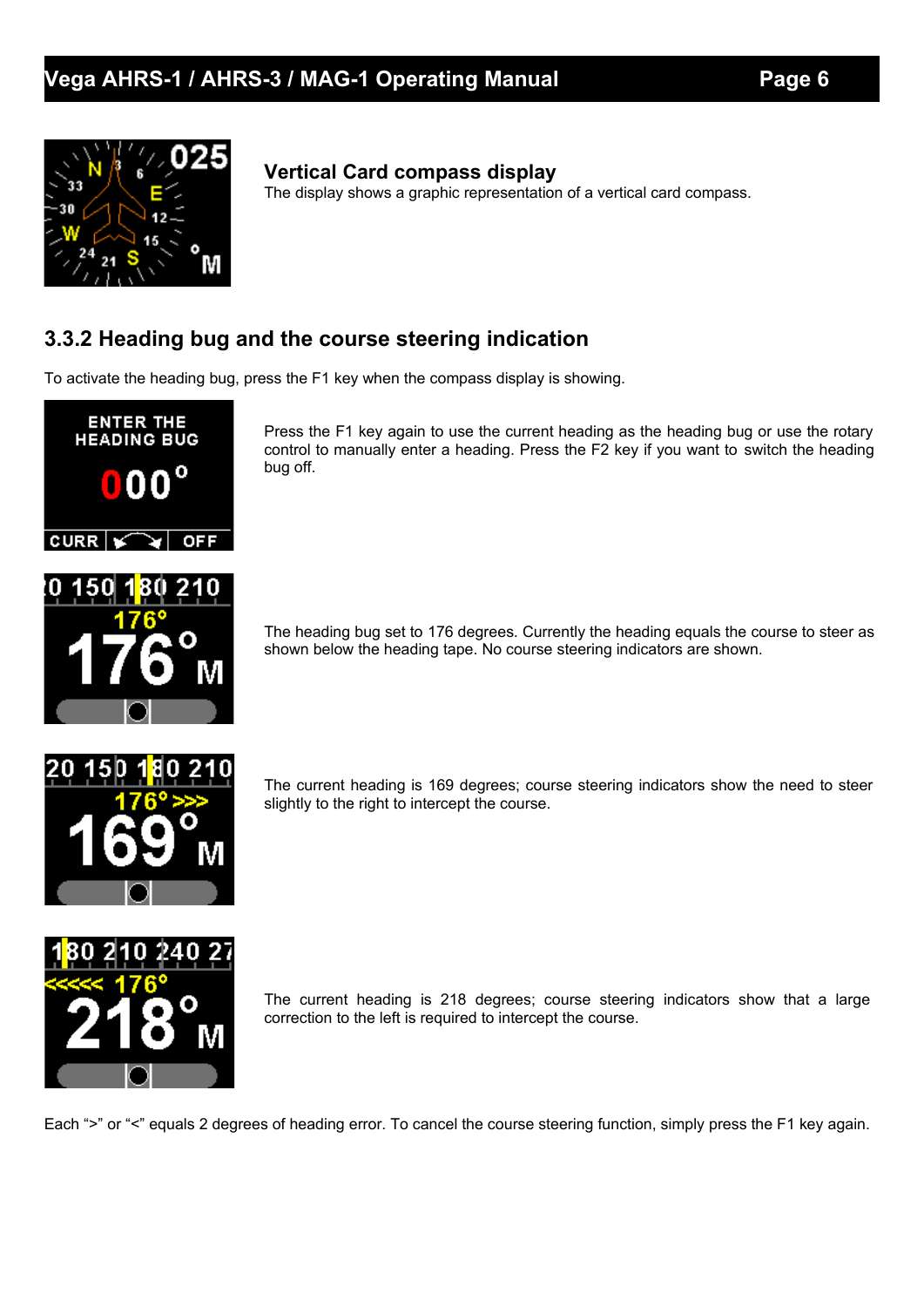### **3.3.3 The reverse course (from heading) display**



Press the F2 key to activate the reverse course display. This display remains active for about 5 seconds before reverting back to the normal heading display.

### **3.3.4 Heading stability issues**

You may find short term fluctuations of the heading occurring. These tend to be very small and are typically less than one degree. This could still cause the heading to fluctuate occasionally by a single degree. These fluctuations occur naturally in the earth's magnetic field and can also be caused by nearby electrical equipment such as radios, lamps, electronic instrumentation or computers, even the ignition systems of engines. The AHRS-1/3 / MAG-1 has a compass filter setting which can be set to filter out some of these small fluctuations.

### **3.4 GPS Viewer**



These display are active when a NMEA compatible GPS receiver is connected to the serial port.

The following GPS information is displayed:

- Time and date
- Latitude and Longitude
- **Magnetic variation**
- Sunrise and Sunset times
- GPS altitude
- SOG (Speed over ground)
- COG (coarse over ground)
- **GPS** fix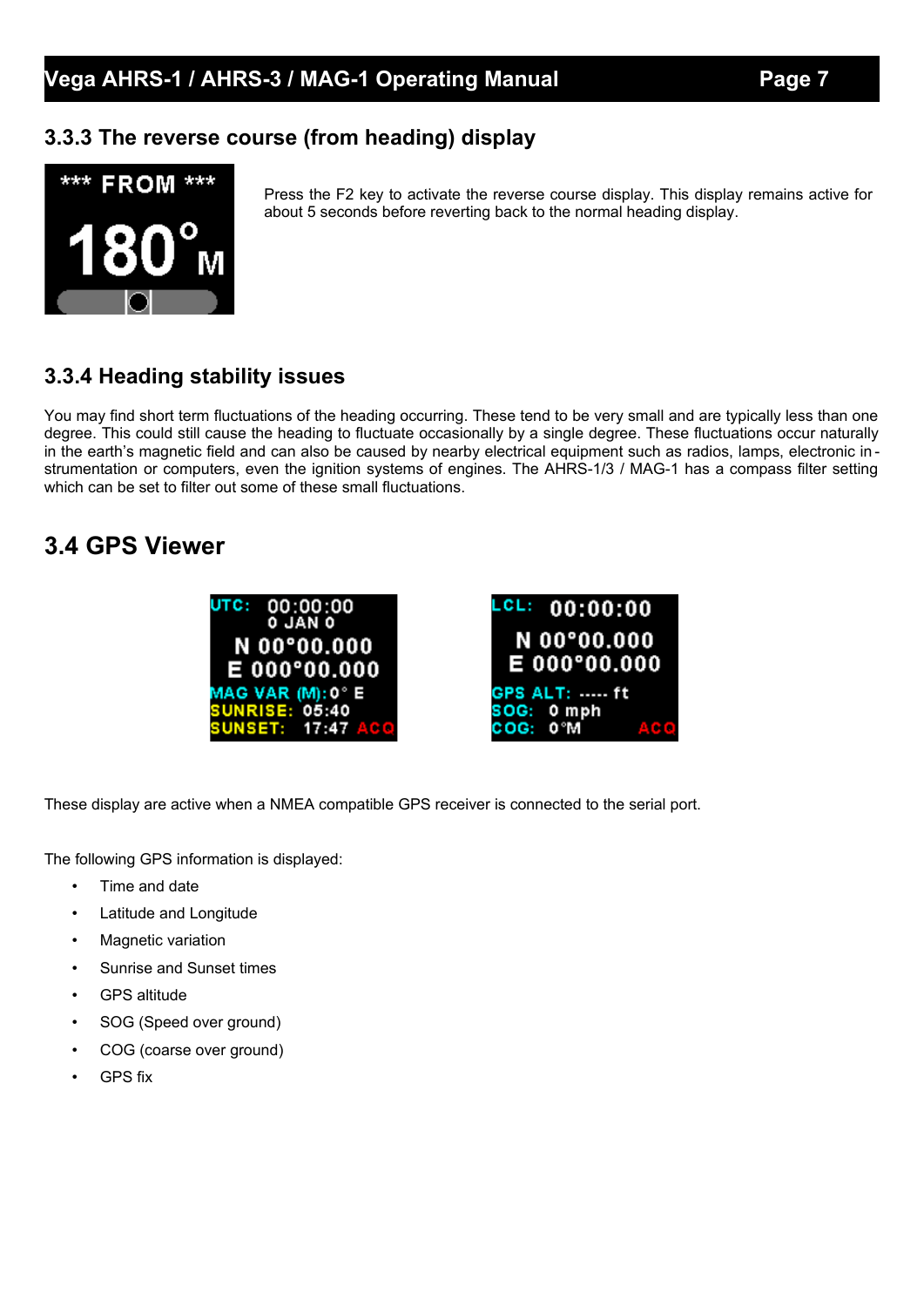# **4 Menu System**

Press the rotary control button during the normal display mode to enter the menu system. Use the rotary control to navigate through the menu system.



# **4.1 Exiting the menu system**

Press the F1/Up button to exit the menu system when the "EXIT" soft key is shown. All changes made during navigation of the menu system will be saved in non-volatile memory upon exiting. The instrument will not save any changes if you remove power before exiting the menu system.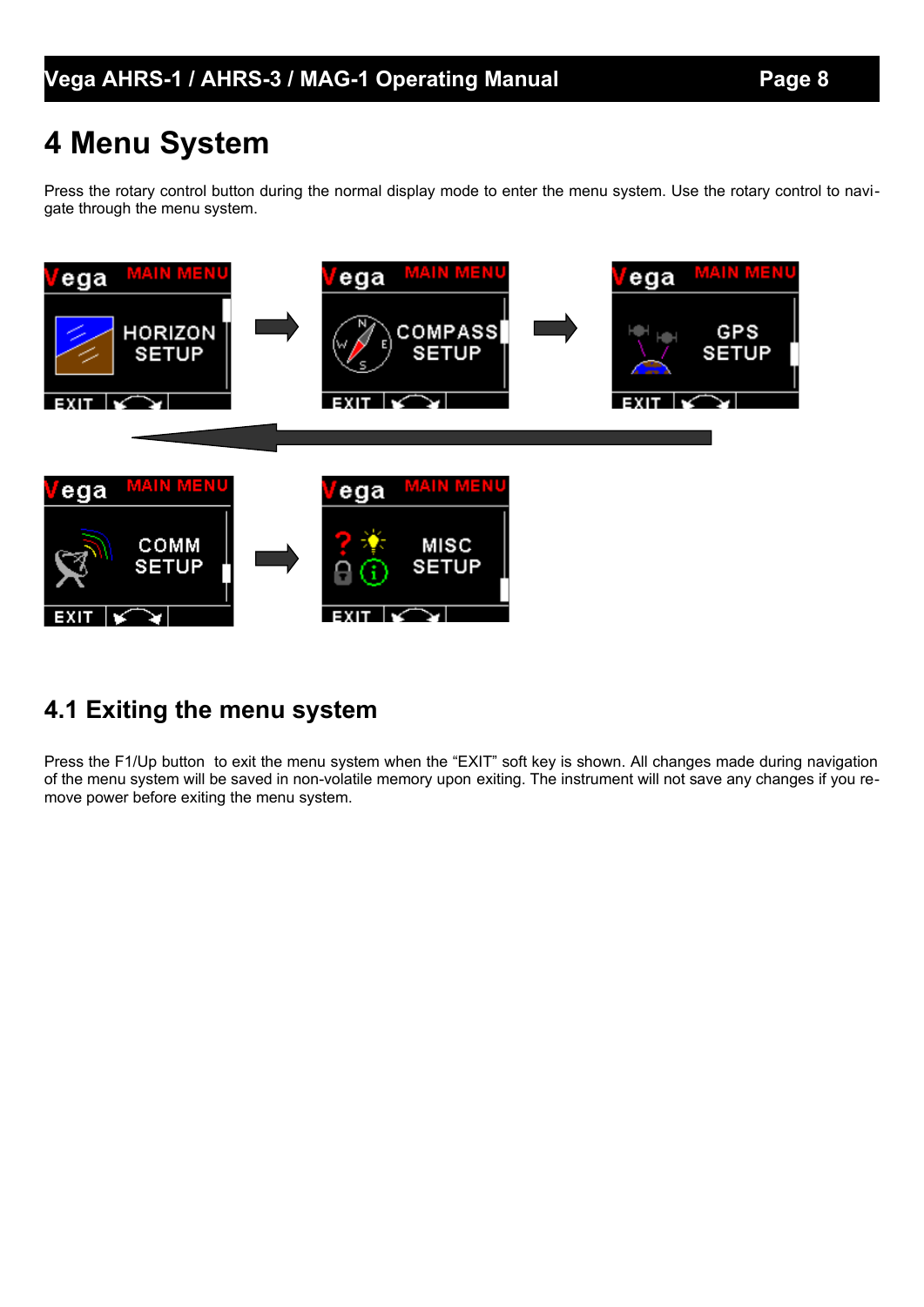## **4.2 Horizon Setup**



#### *Compass:*

Select *"ON"* if you would like to see the compass box on the horizon display.

#### *Numeric:*

Select "ON" if you would like to see a numeric display of bank and pitch angles superimposed on the horizon display.

### *G-Force:*

Select *"ON"* if you would like to see the G-Force displayed on the horizon display.

#### *Ground :*

Select the ground color of the horizon. A selection between *"BROWN"* (default) or *"GREEN"* can be made.

#### *Turn:*

Select whether you want the turn indicator to be shown on the horizon display screen.

#### *Turn Rate:*

Select whether you want the turn and bank indicators to show a 1 min/rotation or 2 min/rotation turn.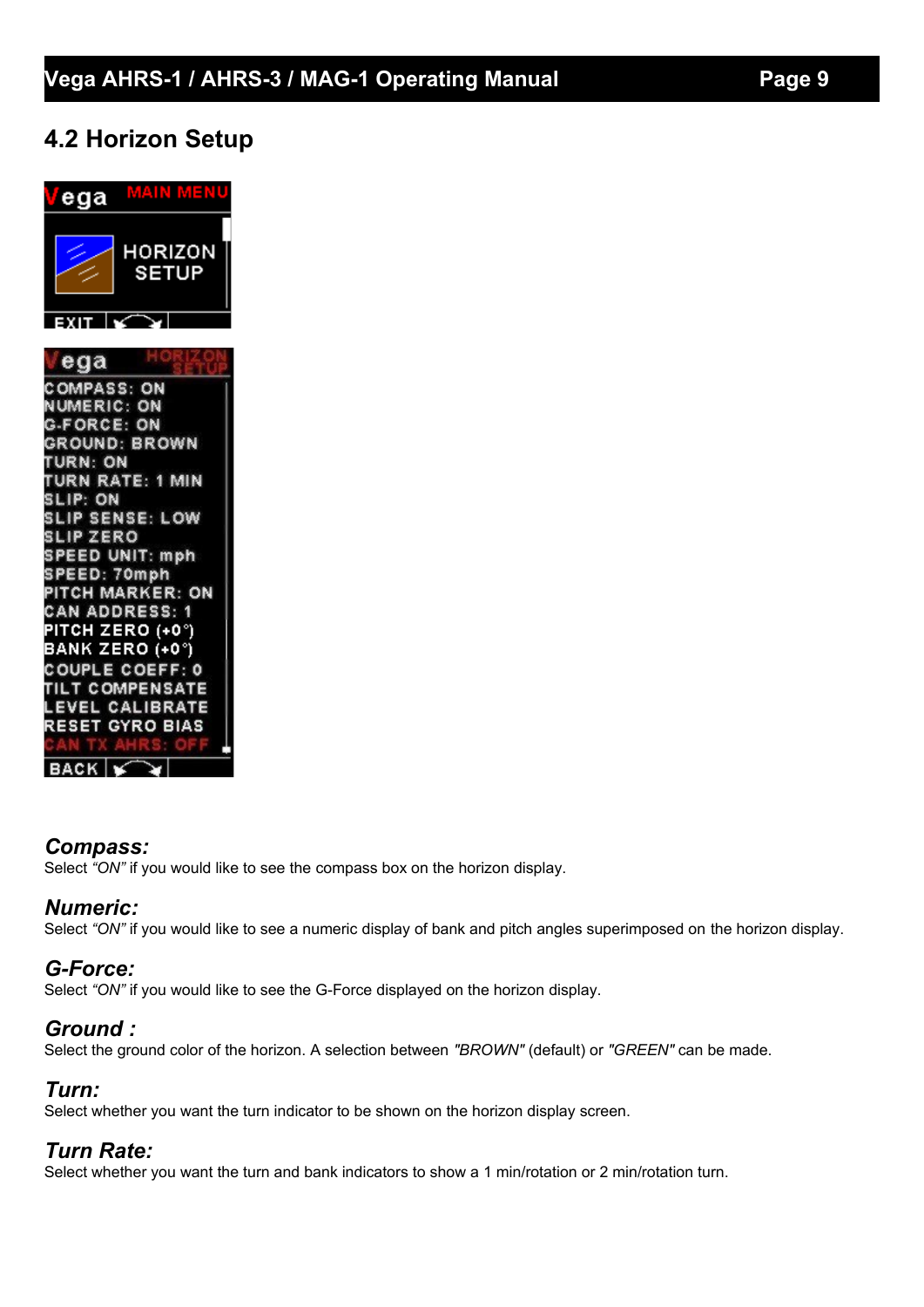#### *Slip:*

Select if you would like to enable the slip indicator to be shown underneath the horizon display. The slip indicator operates in the same fashion as the well known "step on the ball" indicator in traditional cockpits. **Note:** The slip indicator is always enabled in the turn and bank indicator mode.

#### *Slip Sense:*

Select if you want the slip to have a high sensitivity or a low sensitivity setting.

#### *Slip Zero:*

This function allows you to set your slip indicator to exactly zero even if your aircraft tends to fly slightly wing down. The procedure is to place the aircraft in a stable, straight and level attitude during calm flight conditions and then select this function. To cancel the correction, place your sensor absolutely horizontal (use a spirit level) and select the function again.

#### *Speed Unit:*

Select the speed unit.

#### *Speed:*

Enter the cruising speed of your aircraft. This speed is transmitted to the attitude sensor for aiding purposes if the GPS speed is not available.

#### *Pitch Marker:*

This enables or disables the pitch markers on the horizon display.

#### *CAN Address:*

Select the CAN address of the SP-X attitude sensor.

#### *Pitch Zero:*

The pitch zero function must be performed with the AHRS perfectly level. The AHRS will refuse to perform this operation if the real pitch angle is greater than 10 degrees. Selecting the pitch zero function will zero the pitch, selecting it again will reset the pitch offset value to 0 degrees.

#### *Bank Zero:*

The bank zero function must be performed with the AHRS perfectly level. The AHRS will refuse to perform this operation if the real bank angle is greater than 10 degrees. Selecting the bank zero function will zero the bank, selecting it again will reset the bank offset value to 0 degrees.

### *Couple Coeff (AHRS-3 only):*

This is a number from 1 to 10. "1" is the default.

This number determines how "strongly" the AHRS will force the gyro derived horizon estimate to coincide with that of the accelerometer based level calculations which are based on gravity.

"1" causes a very slow correction. This is the normal state and used most often.

"10" is the highest correction speed. This is usually used if the AHRS is used in unfavorable conditions.

#### Background:

Gyros can only tell you if you are rotating around any axis (you have three of them). Gyros cannot tell your attitude, they can only tell you how your attitude is changing.

Accelerometers can tell you your attitude – but only if you are not accelerating. That includes a turn as this involves acceleration (constant change of direction). In addition accelerometers will react to any movement of your aircraft caused by turbulence etc.

So – basically accelerometers can sometimes tell you your attitude while gyros can tell you how your attitude has changed – but with errors as measurements are never 100% accurate – so the longer you rely only on the gyros the worse it gets.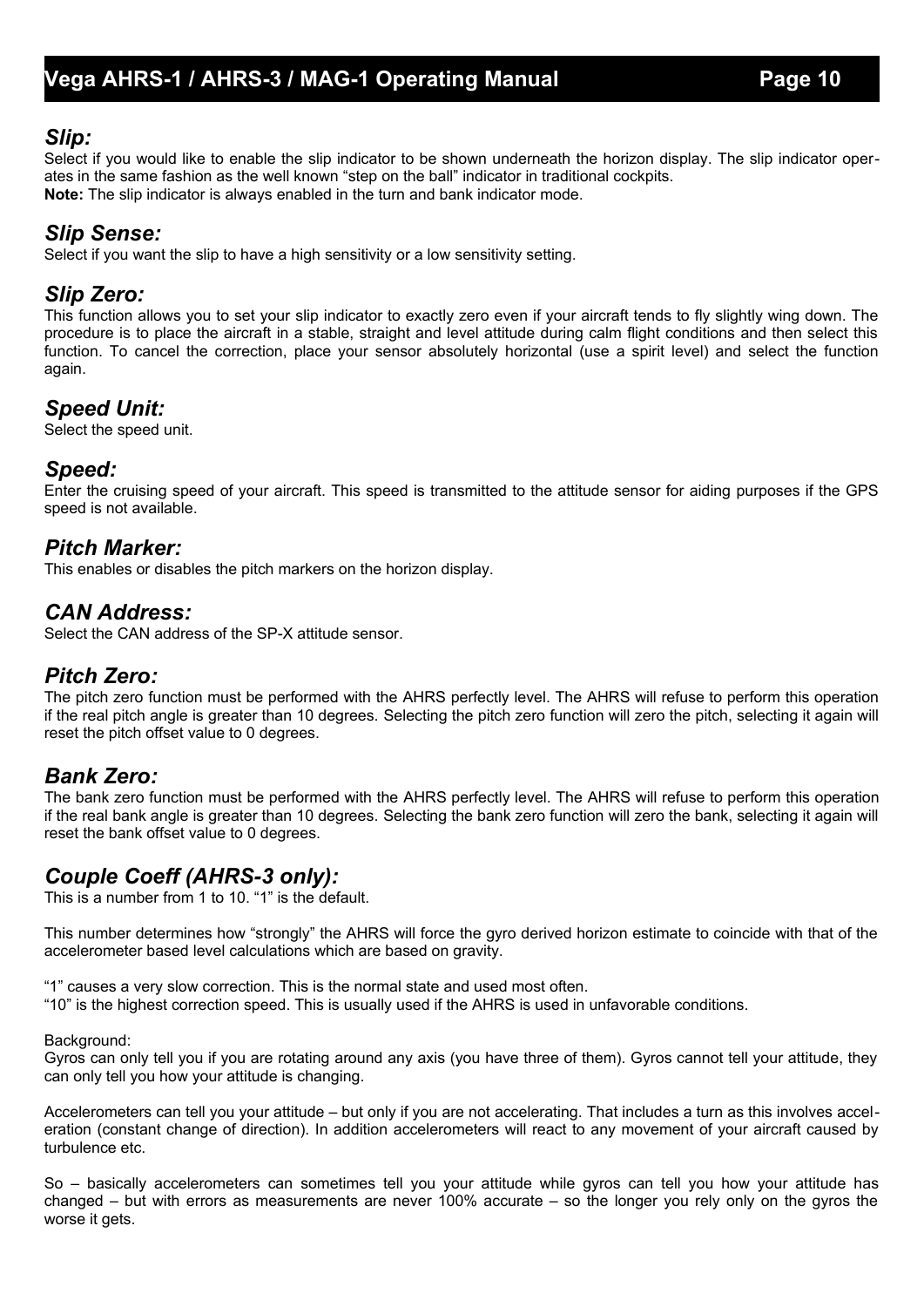To a large extent the AHRS can estimate accelerations acting on your aircraft as it knows the aircraft's velocity. This means it can estimate a reasonably valid attitude from the accelerometers that is "noisy" even in accelerated flight. For this to be possible it has to assume how your aircraft moves through space. So it is mostly correct but sometimes not.

The coupling coefficient allows you to trade between the two.

Usually a panel mounted AHRS is affected by vibrations from engines (gyros don't like vibrations). This is the largest error source for a typical AHRS. If your installation suffers from that a higher coupling number may assist as gyro errors are larger than normal.

If this does not help you will have to either try and reduce vibrations affecting the panel or install an external AHRS like the SP-7 or high grade SP-9. This allows locating the AHRS in a more suitable and protected area. If the AHRS-4 detects an external AHRS it will automatically use it. External AHRS is connected onto the CAN bus.

#### *Tilt Compensate (AHRS-3 only):*

This allows installation of the AHRS-3 at angles other than vertical (face). Select this menu item once installation of the AHRS-3 indicator is complete. The tilt compensation only needs to be performed once. This allows to set a pitch tilt of the AHRS, keeping all speed related items affecting the accelerometers aligned correctly.

#### *Level Calibrate (AHRS-3 only):*

This function can be used to level the AHRS. It levels bank and pitch and sets the Z axis (up down) to 1G.

The level calibrate function here MUST be performed with the AHRS perfectly level, i.e. display in normal orientation at 90 degrees from the horizontal in both pitch and bank. This function "tweaks" the accelerometer sensor using the Earths gravity as a reference.

This function takes around 10 seconds to execute. Keep the AHRS perfectly still until completed.

Note: The AHRS will refuse to perform this operation if real AHRS bank or pitch angle is greater than 10 degrees.

### *Reset Gyro Bias (AHRS-3 only):*

Your AHRS gyros bias point is the point where your gyros report that you are not rotating around any axis. Gyro bias may drift over time as the gyro chip ages. This function resets the bias to the current reading and is performed with the aircraft on the ground, preferably in a hangar with no wind rocking the aircraft. The aircraft may be in any attitude but must remain perfectly still during this procedure. After you activate this procedure it takes about 30 seconds to complete it. Keep the aircraft perfectly still during this operation.

#### *CAN TX AHRS (AHRS-3 only):*

Select "ON" to output the MGL Avionics SP-7 CAN bus messages. This gives the AHRS-3 the ability to emulate the MGL Avionics SP-7 sensor package.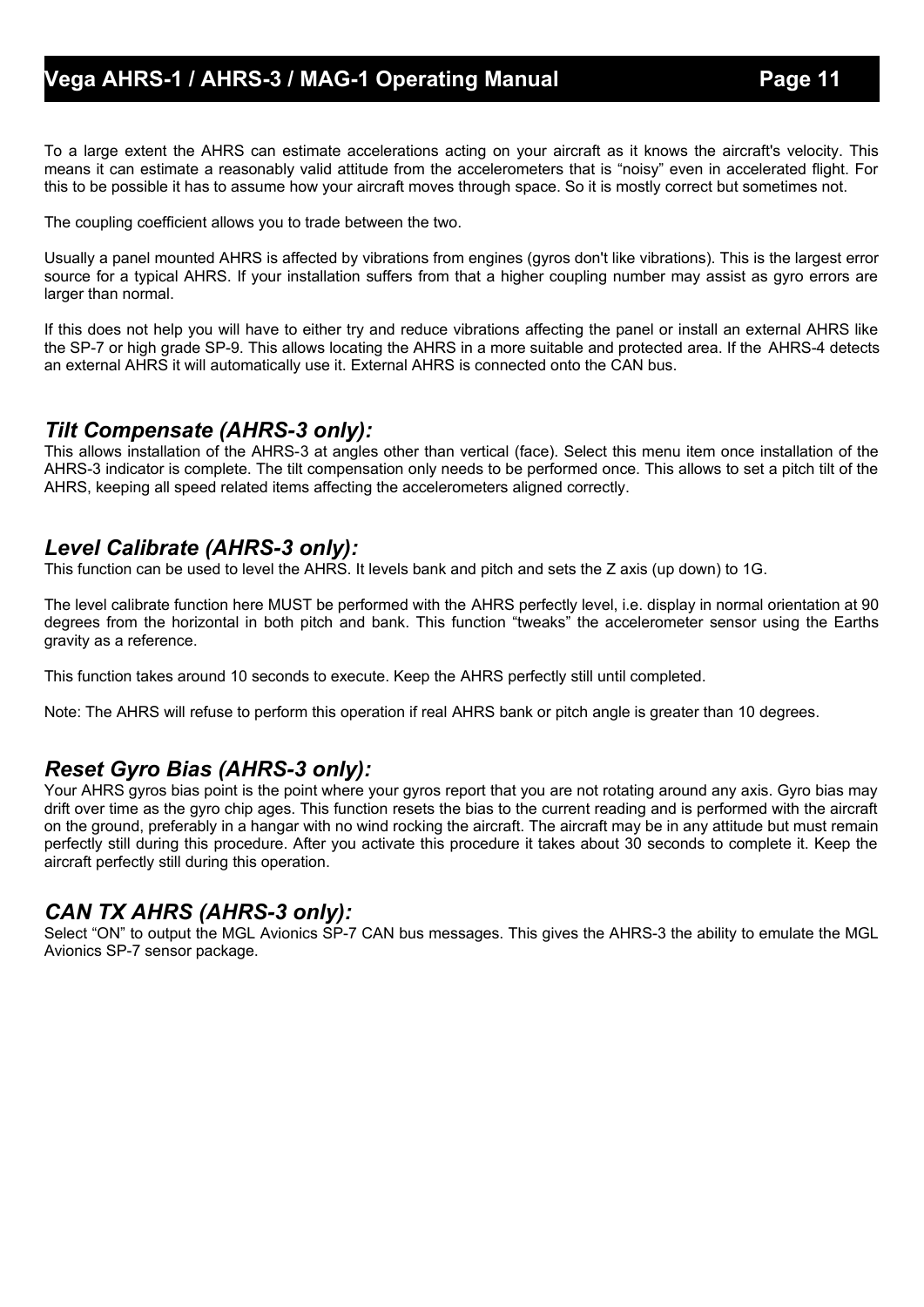### **4.3 Compass Setup**

ega **DISPLAY: NUMERIC IEADING: TRUE MAG VAR: MANUAL VARIATION: 0°E FILTER: MEDIUM SLIP: ON SLIP SENSE: LOW SLIP ZERO CAN ADDRESS: 1 BACK** 

#### *Display:*

Select the style of the compass as in the section display mode as described in section 3.3 above.

#### *Heading:*

Select whether you would like the instrument to display magnetic or true heading. If you select true heading, you need to enter the correct magnetic variation for your location. You can find your local variation on aeronautical or maritime charts. The heading displays will be augmented with °M or °T depending on the mode you have selected.

#### *Mag Var:*

Select manual or automatic magnetic variation. Automatic variation is only possible if using an external NMEA compatible GPS receiver.

#### *Variation:*

Enter the magnetic variation of your location. This is only used if you would like the instrument to display true heading. True heading is the heading relative to the geographic North Pole. Magnetic heading is the heading relative to the magnetic North Pole. Variation is expressed in degrees east or west. Please note that should you move a long distance, you may have to update the variation setting. This setting may be ignored if you only use the magnetic heading display option.

#### *Filter:*

Select the filter factor for the compass heading. A selection of *"NONE"*, *"LOW"*, *"MED"* or *"HIGH"* can be made. This can improve the stability of the compass.

#### *Slip:*

Select if you would like to enable the slip indicator to be shown underneath the horizon display. The slip indicator operates in the same fashion as the well known "step on the ball" indicator in traditional cockpits.

#### *Slip Sense:*

Select if you want the slip to have a high sensitivity or a low sensitivity setting.

#### *Slip Zero:*

This function allows you to set your slip indicator to exactly zero even if your aircraft tends to fly slightly wing down. The procedure is to place the aircraft in a stable, straight and level attitude during calm flight conditions and then select this function. To cancel the correction, place your sensor absolutely horizontal (use a spirit level) and select the function again.

#### *Can Address:*

Select the CAN address of the SP-X compass sensor.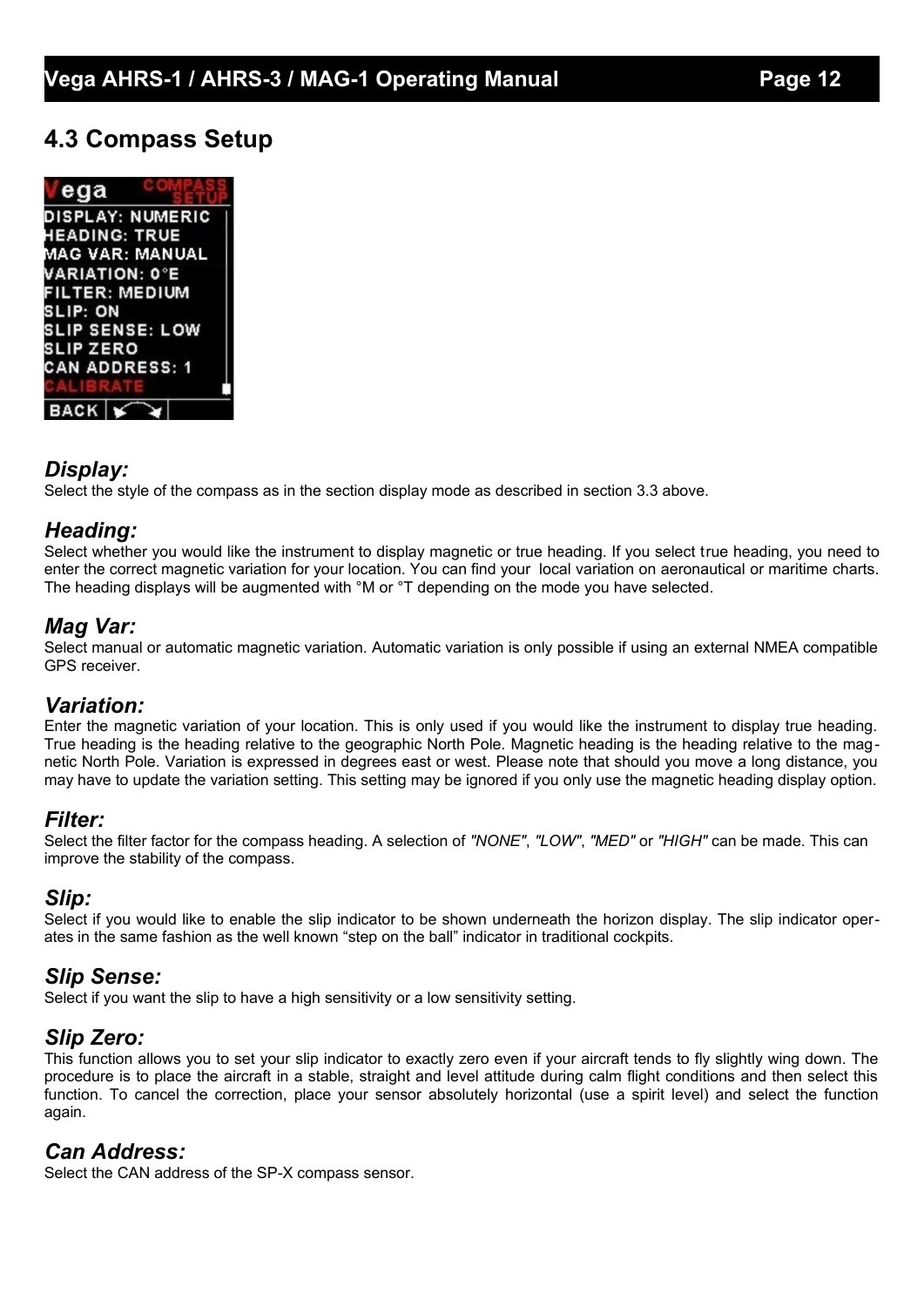#### *Calibrate*

This allows calibration of the magnetic sensor.

#### **In-Flight calibration Procedure**

Please see documentation supplied with the SP-6 for more information.

Fly the aircraft in safe area where you can perform random banked turns. Do not exceed the safety limits of the aircraft during the calibration flight.

Start the calibration in the Compass setup menu by selecting "Calibrate". The AHRS-1/3 / MAG-1 will display the compass calibration screen. You should see the compass heading change to "111" to confirm that calibration has started.



Fly a number of banked 180 or 360 degree turns at different bank angles - i.e. shallow, medium and steep turns. Try to add many different pitch attitudes in various orientations relative to the field direction. It does not matter in what order you fly the maneuvers. A typical, good calibration tends to take 5-10 minutes of flight.

Do not activate any electrical equipment that creates large magnetic fields during the calibration process (for example starter motors, autopilot servos, landing lights etc). The heading starts reading **111** after you start calibration. After 36 initial samples have been collected this changes to **222**. This should take approximately one turn. Continue the flight while maneuvering until the heading starts reading normally. This happens once the SP-6 has collected 100 distinctly different magnetic samples. At this point the heading should start showing reasonable numbers. Continue the calibration flight, settling into straight and level at intervals on different headings and verify the heading readout against an ACCU-RATE reference. Continue the flight until you find heading errors that are within 1 to 2 degrees, about the limit one can reasonably expect.

When satisfied, end the calibration by selecting "DONE" in the compass calibration menu. This will save the calibration to permanent memory in the SP-6. Should you not be able to achieve a good heading readout, please locate the compass to a better location in the aircraft.

The AHRS-1/3 / MAG-1 displays the calibration sample count and fit percentage during calibration. The sample count will count up to 150 after which new samples replace the oldest samples stored. The fit percentage is a value from 0% to 100%. The aim is to get to a value as close as possible to 100%. The fit starts displaying other than 0% after the first 36 samples. Fit values of 98% and higher are considered good. If you cannot achieve this you do not have a good installation location for your compass. You may still get reasonably good heading accuracy despite a lower fit. However, to ensure long term accuracy please consider locating the SP-6 in a better area in your aircraft.

If the readout decreases suddenly by a large amount (for example from 85% to 42%), this is typically caused by a strong time-variant magnetic field such as can be created by electrical equipment (motors, relays, current flow in cables). In such a case please either end and restart the calibration or continue the calibration flight until the fit error is acceptable again (the incorrect magnetic sample(s) will eventually be removed). It is advised to locate the interference source and either move this or the SP-6 to a better location in the aircraft.

Note: should you move the SP-6 to a new location or fit new equipment close to the SP-6 you will have to perform the calibration again. There is no practical limit as to how many times you can perform and save a new calibration.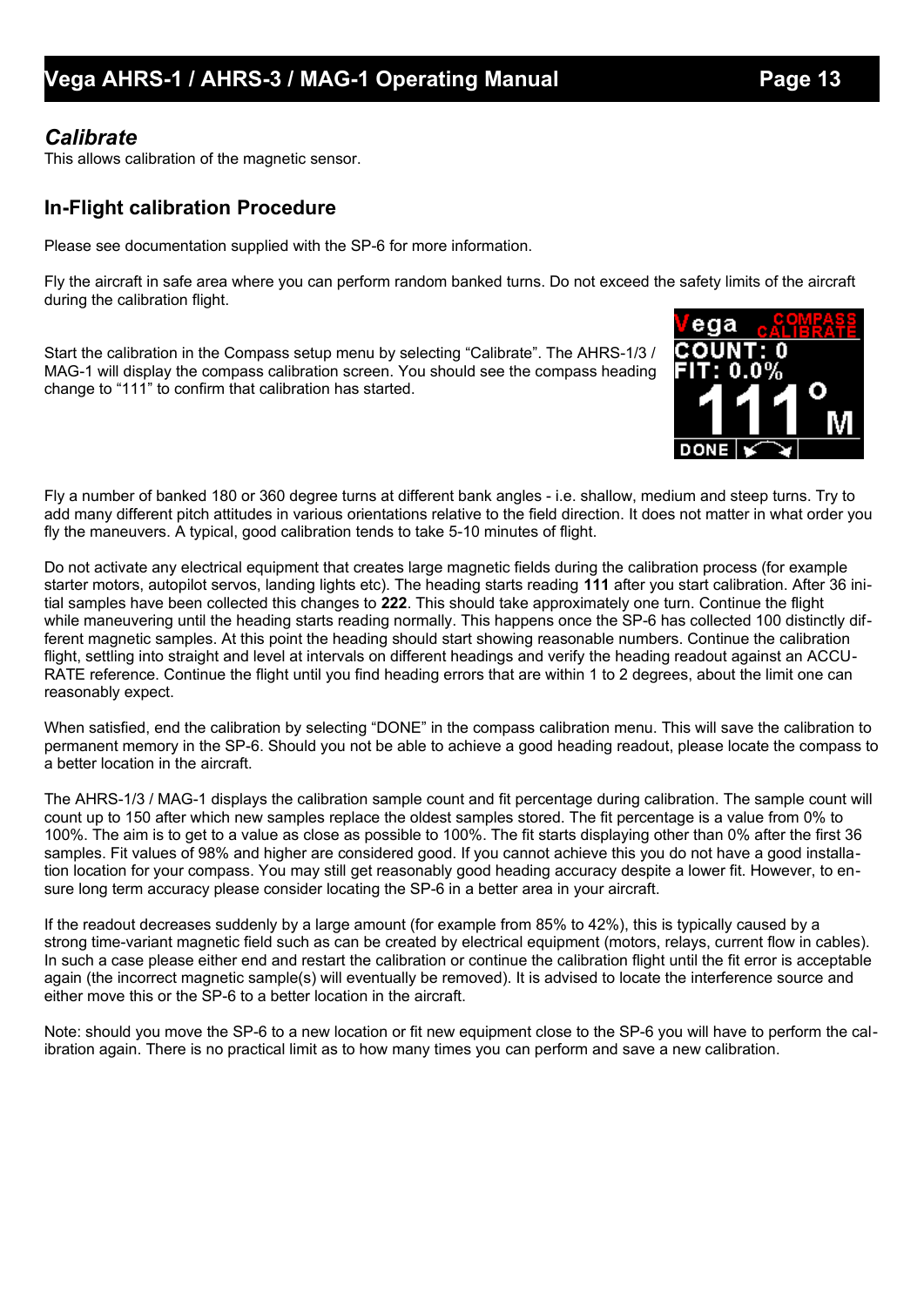### **4.4 GPS Setup**





#### *GPS Display:* Select to enable or disable the GPS display.

#### *NMEA Baud:*

Select the baud rate of the externally connected GPS receiver.

#### *Position:*

Select the display format of the GPS latitude and longitude.

#### *Altitude Unit:*

Select if you want the GPS altitude displayed in ft (feet) or m (meters).

### *COG:*

Select if you want coarse over ground displayed as magnetic or true.

### *Speed Unit:*

Select if you want the speed over ground to be displayed in mph (statute miles per hour), km/h (kilometers per hour) or knots (nautical miles per hour).

### *UTC Offset:*

Enter the UTC offset for your location. The UTC offset can be adjusted in half an hour increments.

### *Mag Var:*

Select manual or automatic magnetic variation. Automatic variation is only possible if using an external NMEA compatible GPS receiver.

#### *Variation:*

Enter the magnetic variation of your location. This is only used if you would like the instrument to display true heading. True heading is the heading relative to the geographic North Pole. Magnetic heading is the heading relative to the magnetic North Pole. Variation is expressed in degrees east or west. Please note that should you move a long distance, you may have to update the variation setting. This setting may be ignored if you only use the magnetic heading display option.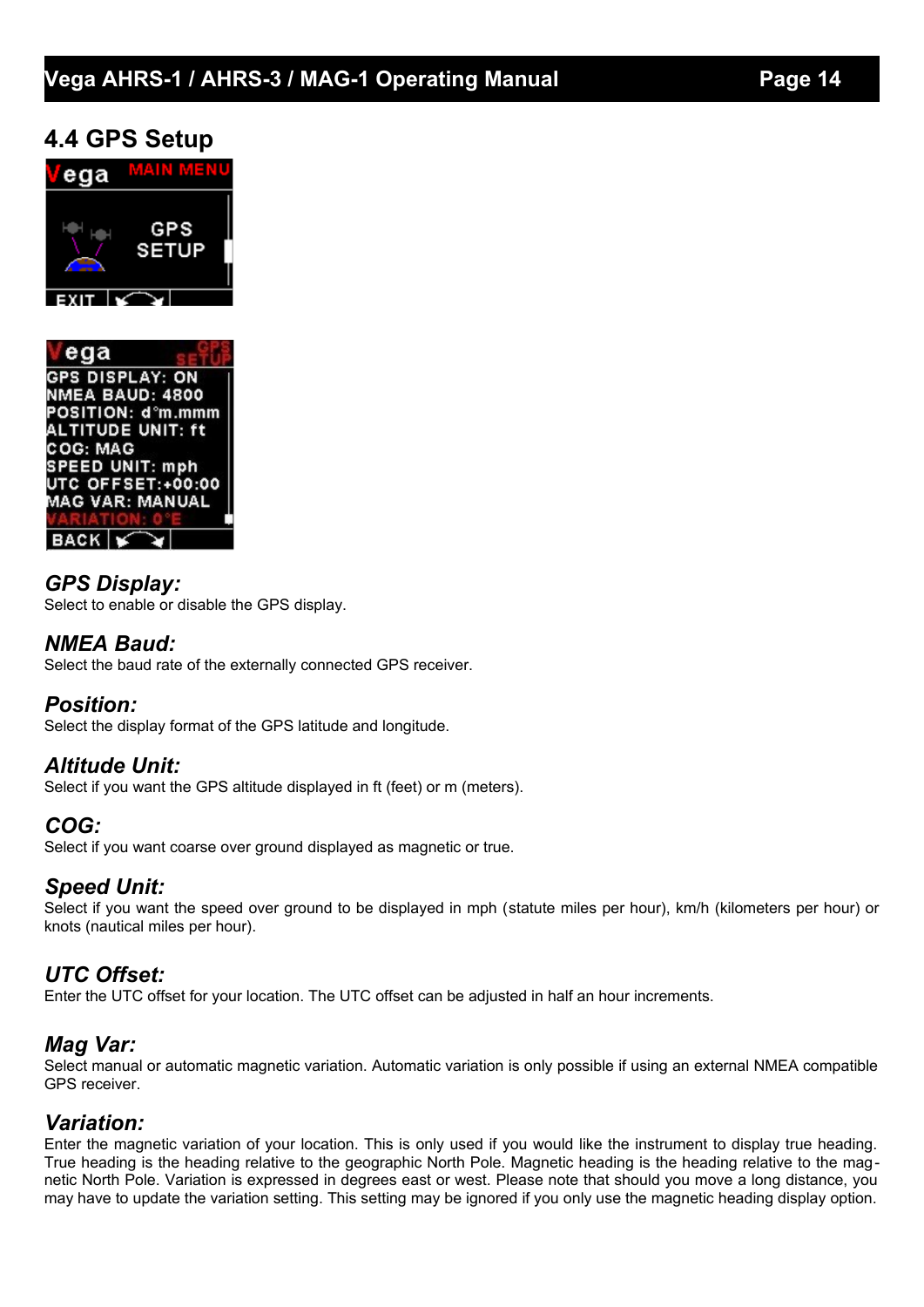# **4.5 COMM Setup (Communication Setup)**



*Serial Out:*

Select "ON" to enable the RS232 serial output.

*Unit Address:* Enter the unit address.

### *Baud Rate:*

**BACK**  $\sqrt{ }$ 

Select the desired baud rate of the serial output.

# **4.5.1 Protocol Format**

### **STX, Address, Message type, Length, Data payload, Checksum, ETX**

STX: Start of text (0x02)

Address: unsigned char (8bit), Unit address (range 0-255)

Message Type: unsigned char (8bit), Specifies the message type

Length: unsigned char (8bit), Length of the data payload (does not include the STX, Address, message type, checksum or ETX)

Data payload: Data

Checksum: unsigned char (8bit), XOR of all bytes starting from the unit address to the end of the data payload. The checksum is seeded with 0xa5. (does not include the STX or ETX)

ETX: End of text (0x03)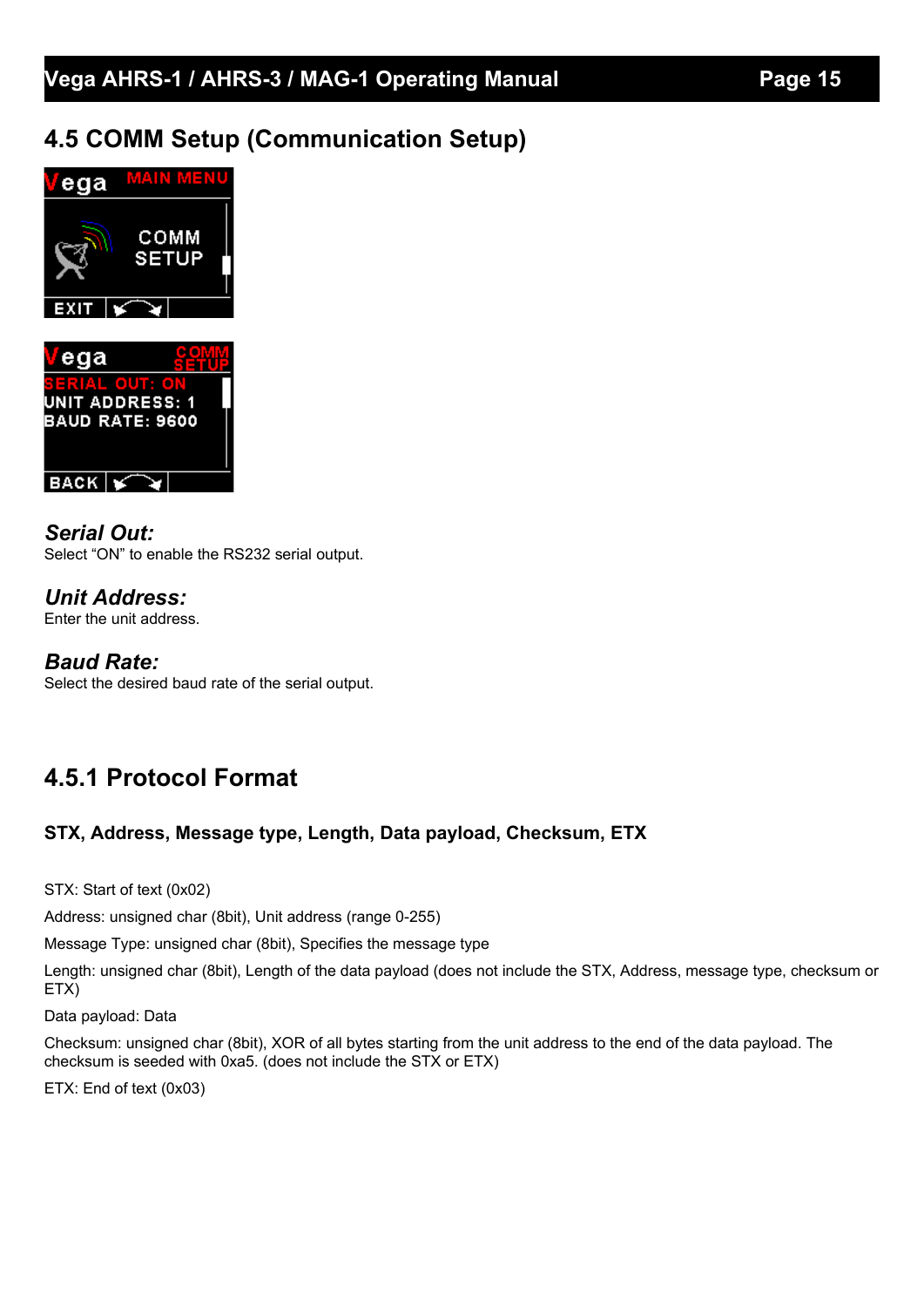# **4.5.2 Data payload**

Message type=12 Data Length=12 bytes Output Rate=10Hz

| Bank Angle:             | Signed Int (16 bits), Bank Angle in 0.1 degrees    |
|-------------------------|----------------------------------------------------|
| Pitch angle:            | Signed Int (16 bits), Pitch Angle in 0.1 degrees   |
| Yaw Angle:              | Signed Int (16 bits), Yaw Angle in 0.1 degrees     |
| Slip:                   | Signed char (8 bits), Slip left/right 0=0x80       |
| <b>Attitude Status:</b> | Unsigned char (8 bits), bit 2 set = AHRS overrange |
| Heading:                | Unsigned Int (16 bits), Heading in 0.1 degrees     |
| G-Force:                | Signed Int (16 bit), G-Force in 0.1G               |
|                         |                                                    |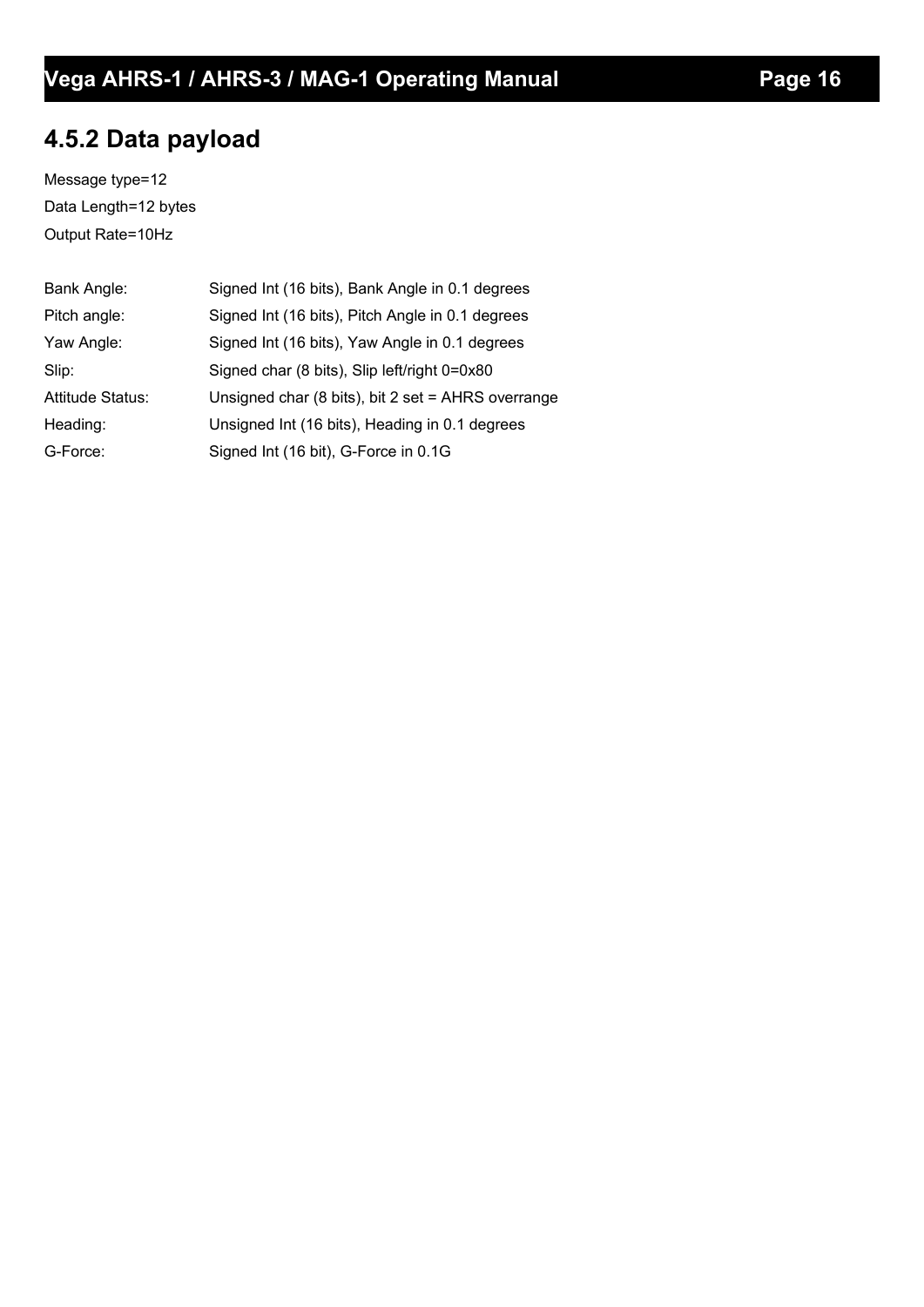# **4.6 MISC Setup (Miscellaneous Setup)**





### *Backlight:*



Select this menu option to adjust the backlight brightness.

### *Security Setup:*



### *Information:*



This menu option displays information about the unit.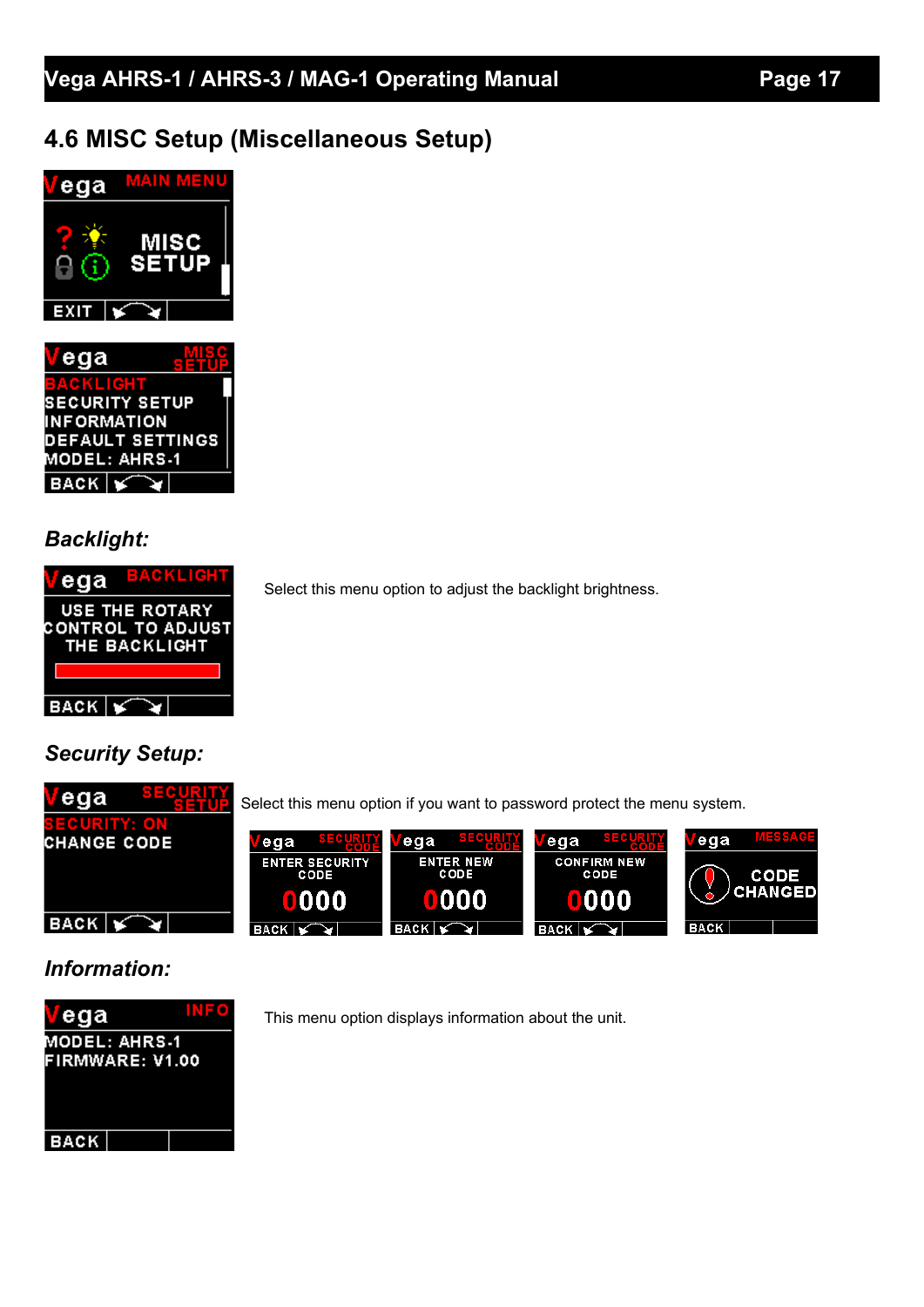#### *Default Settings:*



Select this menu option to reset all the settings to factory defaults.

*Model:*



This menu option is used to select which model of display you have. Select MAG-1 if you only want a compass display as then all menus pertaining to the AHRS-1 will be hidden.

# **5 Using the AHRS-1 / AHRS-3 / MAG-1 and SP-X sensor packages in flight**

The pilot in command of the aircraft has to be aware of the following:

**The AHRS-3 and SP-X sensor packages are not certified by the FAA or any other agency for use during IFR (in strument flight rules). This implies that any such flight that uses the AHRS-3 / SP-X sensor packages as reference for either heading, turn and bank or horizon is illegal.** 

# **6 RS232 NMEA enabled GPS receiver message**

The AHRS-1 / AHRS-3 and MAG-1 have the ability to be connected to a NMEA enabled RS232 GPS receiver to allow the use of actual ground speed in the attitude aiding algorithms.

The NMEA enabled RS232 GPS receiver must be able to output a GPRMC message (The Recommended Minimum sentence defined by NMEA for GPS/Transit system data.) This message is defined as:

\$GPRMC,hhmmss,status,latitude,N,longitude,E,spd,cog,ddmmyy,mv,mvE,mode\*cs<CR><LF>

**Example: \$GPRMC,083559.00,A,4717.11437,N,00833.91522,E,0.004,77.52,091202,,,A\*57**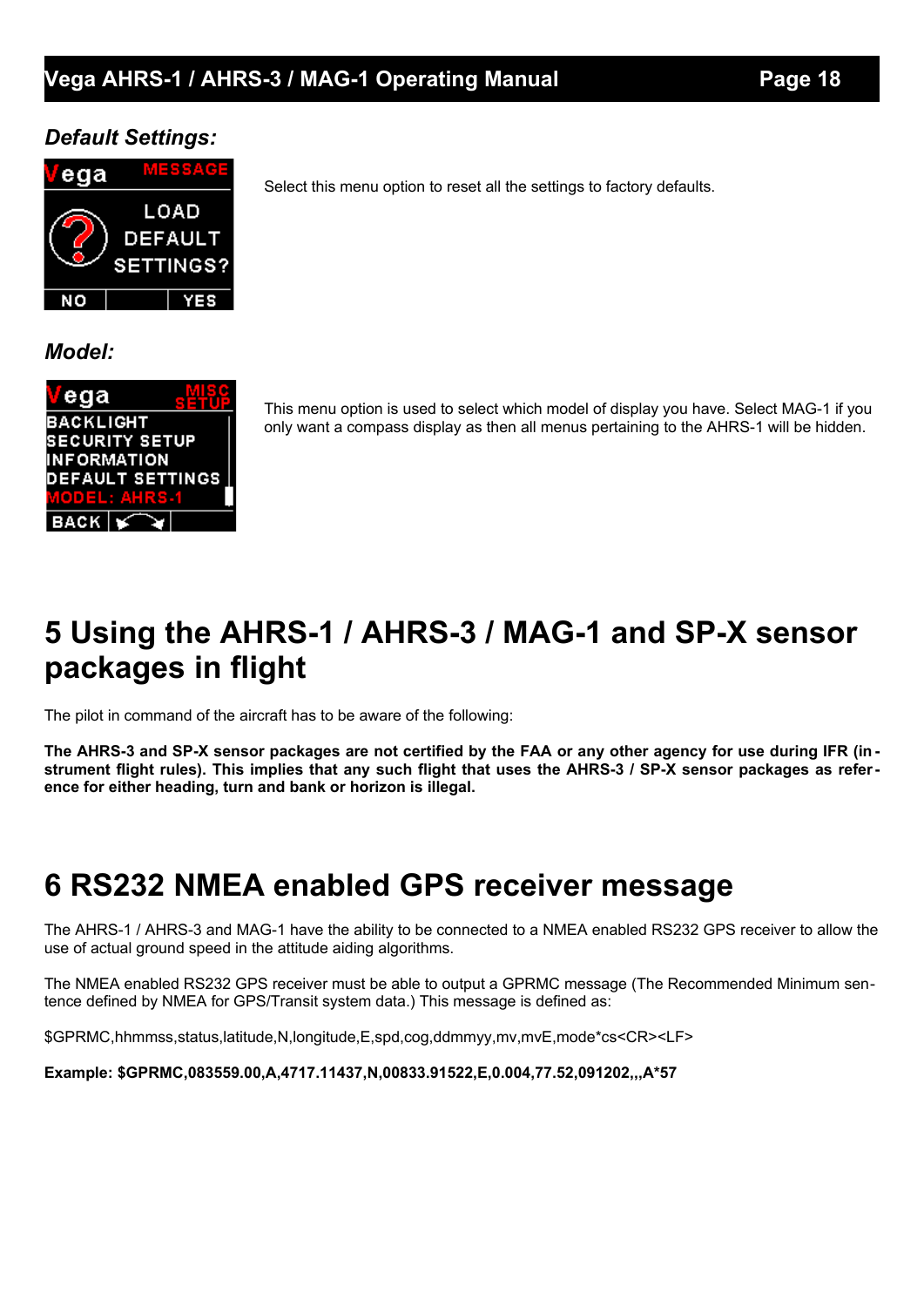# **7 Loading factory default settings**



Press and hold the F1/Up button and rotary control during power up to load the preprogrammed factory default settings. The following screen will be displayed:

Factory default settings can also be loaded in the Miscellaneous setup menu.

# **8 Error Messages**



**INTERNAL FLASH CRC ERROR** UNIT:123456 CODE:654321

Unit settings CRC error. Load default settings to restore to factory defaults. If the error message still persists then it could possibly be a non-volatile memory failure in which case the instrument will then have to be returned to the factory.

Internal flash CRC error. The instrument does a firmware check on the program when power is applied to the instrument . If the program is corrupt in any way then the internal flash CRC error will be displayed. Reload the instruments firmware and load default settings. If the error message still persists then it could possibly be an internal flash memory failure in which case the instrument will then have to be returned to the factory.



The display will have a red cross over the indicators to signal a SP-X sensor communica tion or sensor failure. Check the communication link between the AHRS-1 / MAG-1 and the SP-X sensors and that the SP-X sensors themselves are functional.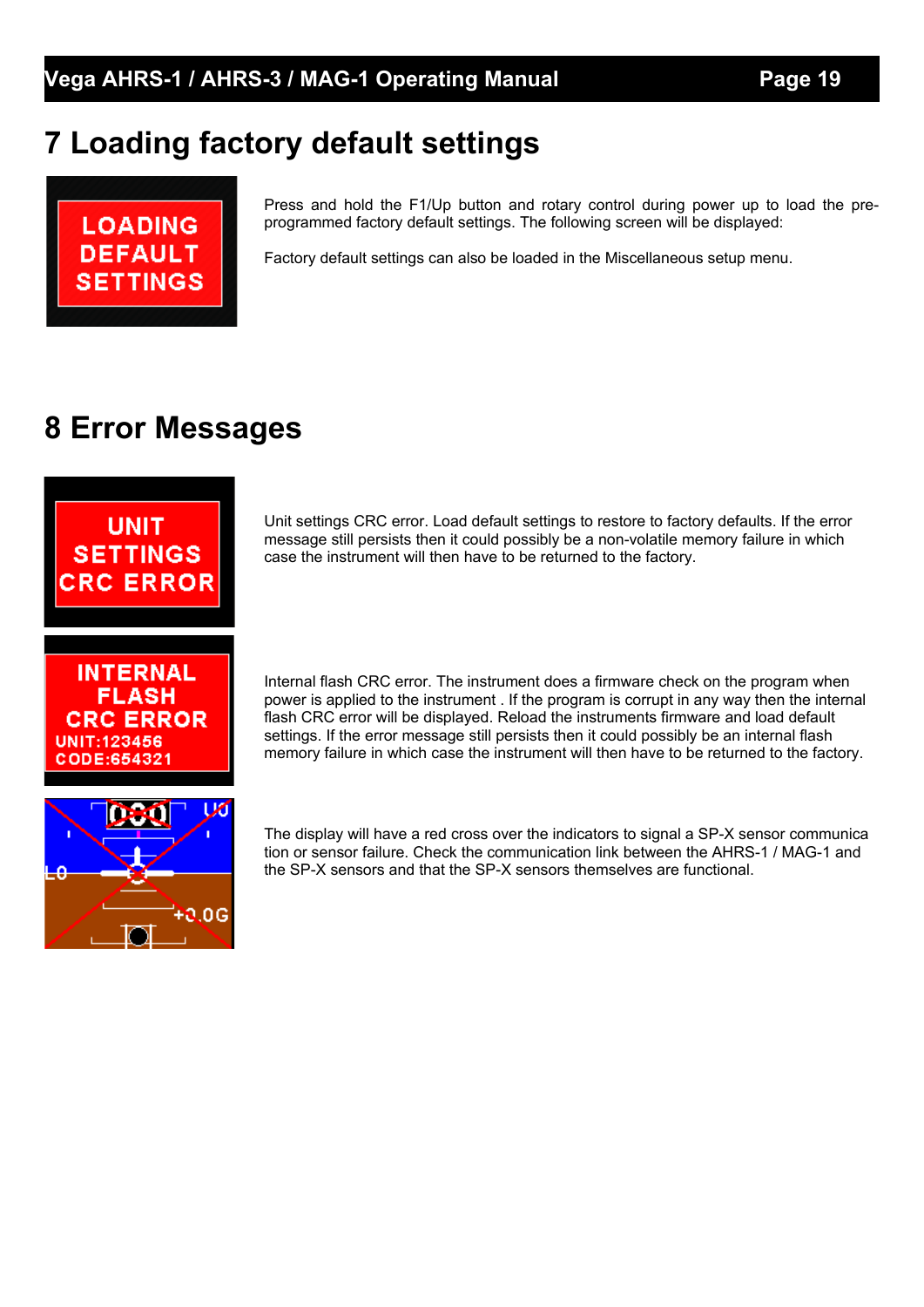# **9 Specifications**

| <b>Operating Temperature Range</b> | -20°C to 50°C (-4°F to 122°F)                                               |
|------------------------------------|-----------------------------------------------------------------------------|
| <b>Storage Temperature Range</b>   | -30°C to 80°C (-22°F to 176°F)                                              |
|                                    | 8 to 30Vdc SMPS (switch mode power supply) with built in 33V over volt-     |
| <b>Power Supply</b>                | age and reverse voltage protection                                          |
|                                    | Approx. 73mA @ 13.8V (backlight highest setting), 33mA @ 13.8V (back-       |
| <b>Current Consumption</b>         | light lowest setting)                                                       |
|                                    | 1.8" 160x128 color LCD display.                                             |
|                                    | 1000 cd/m2 brightness                                                       |
| <b>Display</b>                     | Sunlight readable with anti-glare coating                                   |
|                                    | LED Backlight is user configurable                                          |
| <b>Alarm Output</b>                | Open collector transistor switch to ground                                  |
|                                    | Maximum rating 0.25A                                                        |
| <b>Dimensions</b>                  | see Vega series dimensional drawing                                         |
| <b>Enclosure</b>                   | 2 1/4" (57mm) ABS, black in color, front or rear mounting. Flame retardant. |
| Weight                             | Approx. 120 grams (Instrument excluding cables)                             |
| Non-volatile memory storage        | 100000 write cycles                                                         |
|                                    | <b>GPRMC (Recommended Minimum Sentence)</b>                                 |
|                                    | <b>GPGGA (Global Positioning System Fix Data)</b>                           |
| <b>NMEA Supported Message</b>      | GPGSA (GPS DOP and active satellites)                                       |
|                                    | GPGSV (GPS Satellites in view)                                              |
| <b>NMEA Supported Baud rate</b>    | 1200 to 115200                                                              |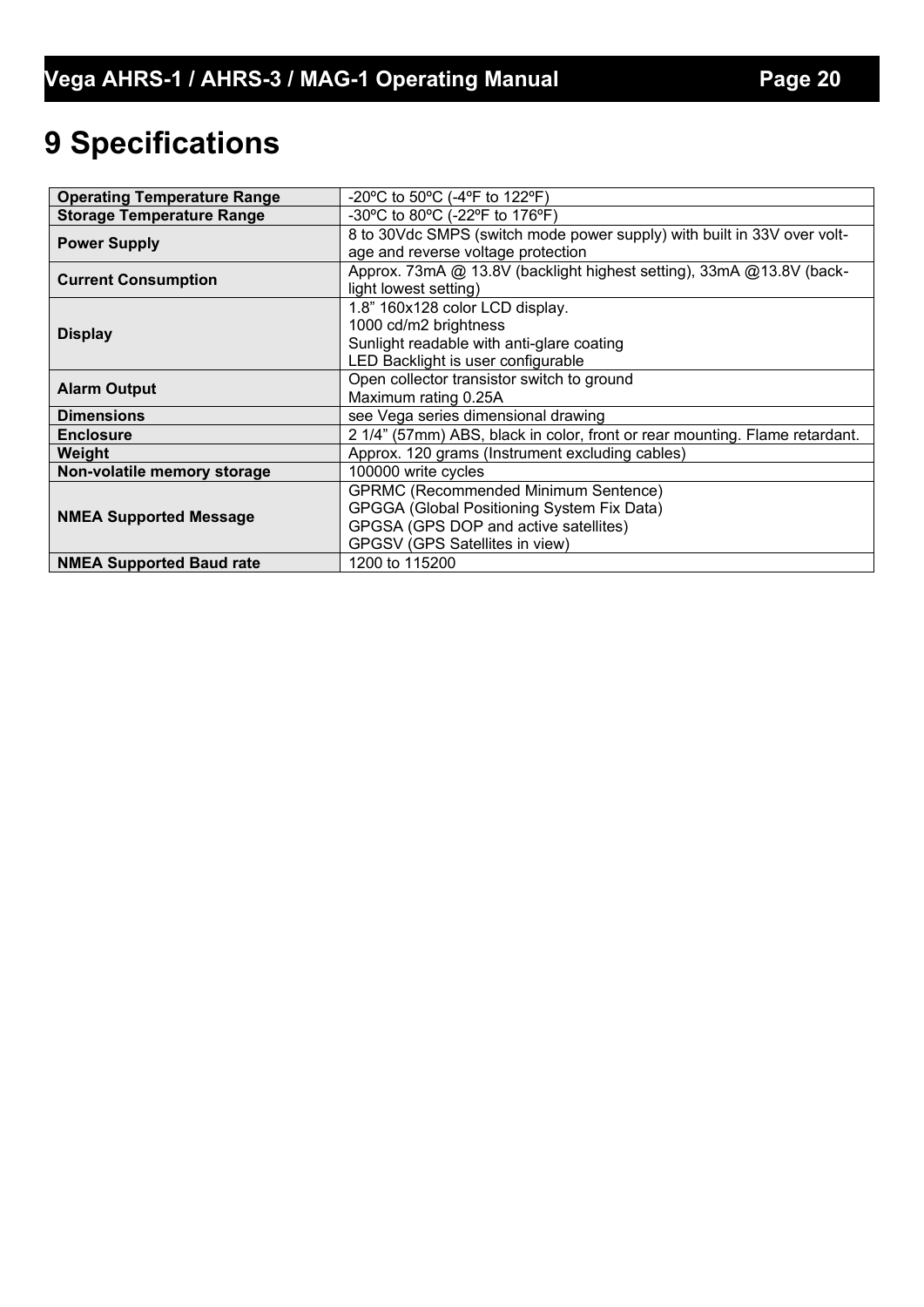# **10 Operating the alarms**

The alarm output can be used to switch an external alarm indicator. The external alarm switch is an open collector transistor switch to ground with a maximum rating of 0.25A DC. It is possible to wire the alarm contacts of several Stratomas ter instruments in parallel should this be desired. To avoid false activation of the alarms, the alarm function is only active 10 seconds after the instrument has powered up.

# **11 Firmware Upgrading**

The AHRS-1/ AHRS-3 / MAG-1 can be upgraded in the field by connecting the RS232 port to a PC and running the firmware update program. **Note that only the RS232 port can be used to upgrade the firmware.**

**Please see the Vega firmware upgrading document for more information.**

# **12 Installation**

# **AHRS-3**

The Tilt Compensate function must be done after the installation of the AHRS-3 has been completed. This allows installation of the AHRS-3 at angles other than vertical (face). The tilt compensation only needs to be performed once.

**Note:** Please see corresponding SP-X sensor package manuals for more information about the installation and use of the artificial horizon and compass.

### **12.1 Cable connections**

### **Main connector (D15HD connector: Unit Female, Cable Male)**

| D <sub>15</sub> HD Pin | Color              | <b>Function</b>                                  |
|------------------------|--------------------|--------------------------------------------------|
|                        | <b>Red</b>         | 8-30Vdc power via power switch / circuit breaker |
|                        |                    | and fuse.                                        |
| $\mathbf 2$            | <b>Black</b>       | <b>Ground</b>                                    |
| 3                      |                    | RS232 Transmit data (Firmware upgrading)         |
| 4                      | <b>White/Black</b> | RS232 Receive data (Firmware upgrading /         |
|                        | <b>Stripe</b>      | <b>NMEA GPS Input)</b>                           |
| 12                     | <b>Purple</b>      | <b>CAN Low</b>                                   |
| 13                     | <b>Pink</b>        | <b>CAN High</b>                                  |
| 15                     | <b>White</b>       | <b>Alarm Output (Open collector)</b>             |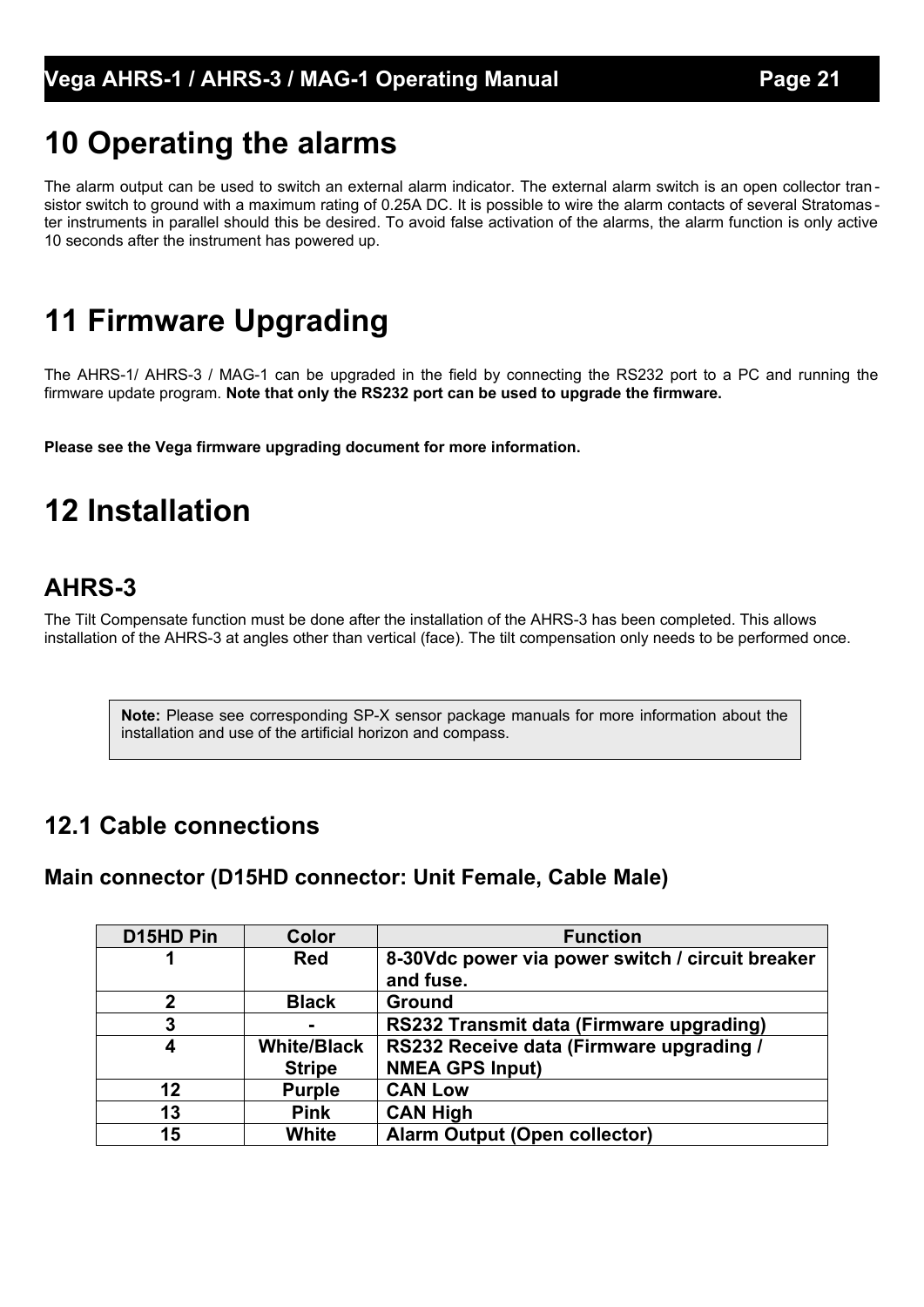## **12.2 Connection Diagram**

The use of an external 1A fuse is recommended. Connect the supply terminals to your aircrafts power supply. Ensure that the supply voltage will not drop below 8V during operation as this may result in incorrect readings.

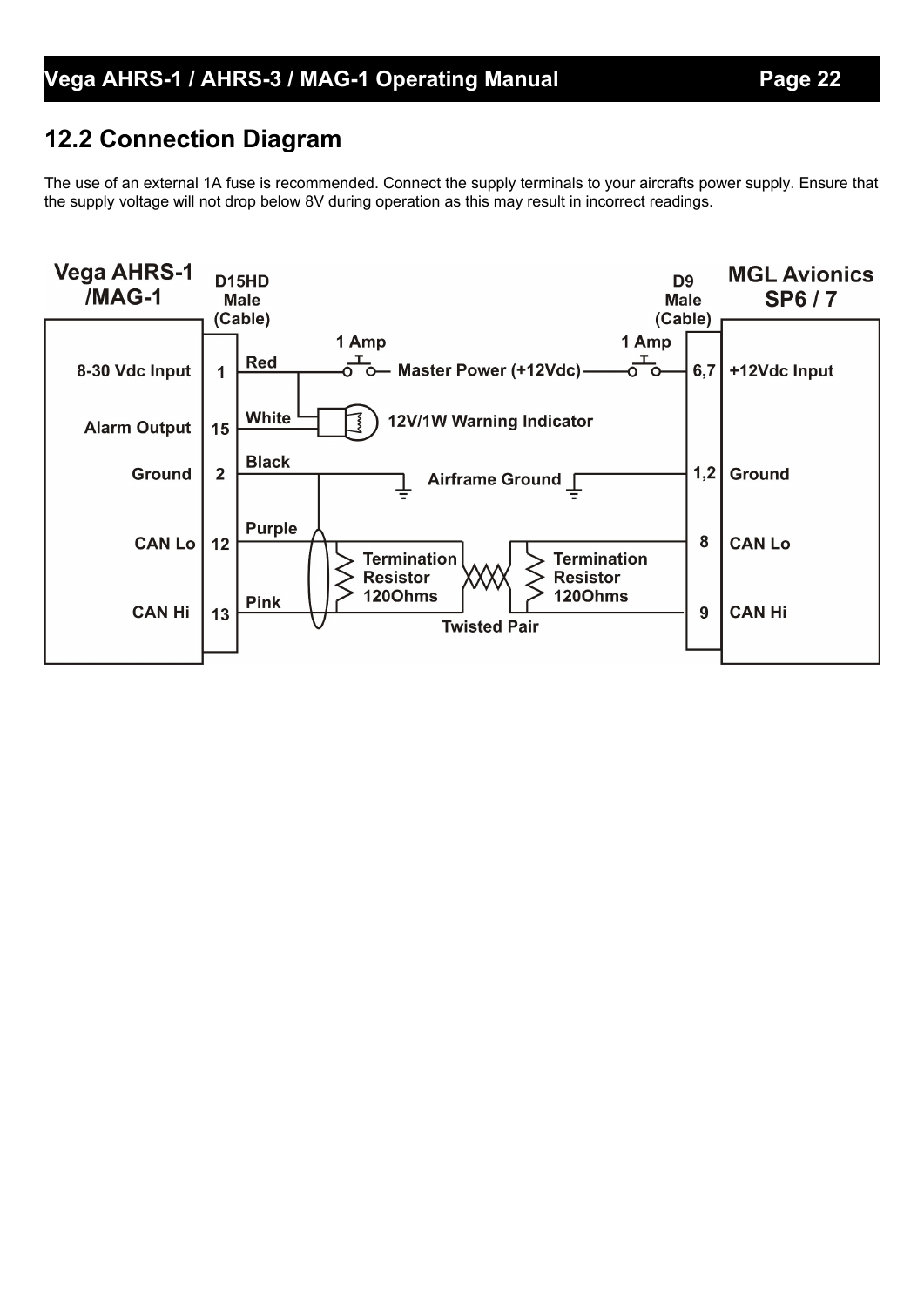# **13 Dimensions**

# **Stratomaster Vega** 2.25" (57mm) Dimensions



NOTE: 57.15mm (2.25") is a standard cutout, but due to manufacturing tolerances, 58mm (2.28") is found to be more desirable.

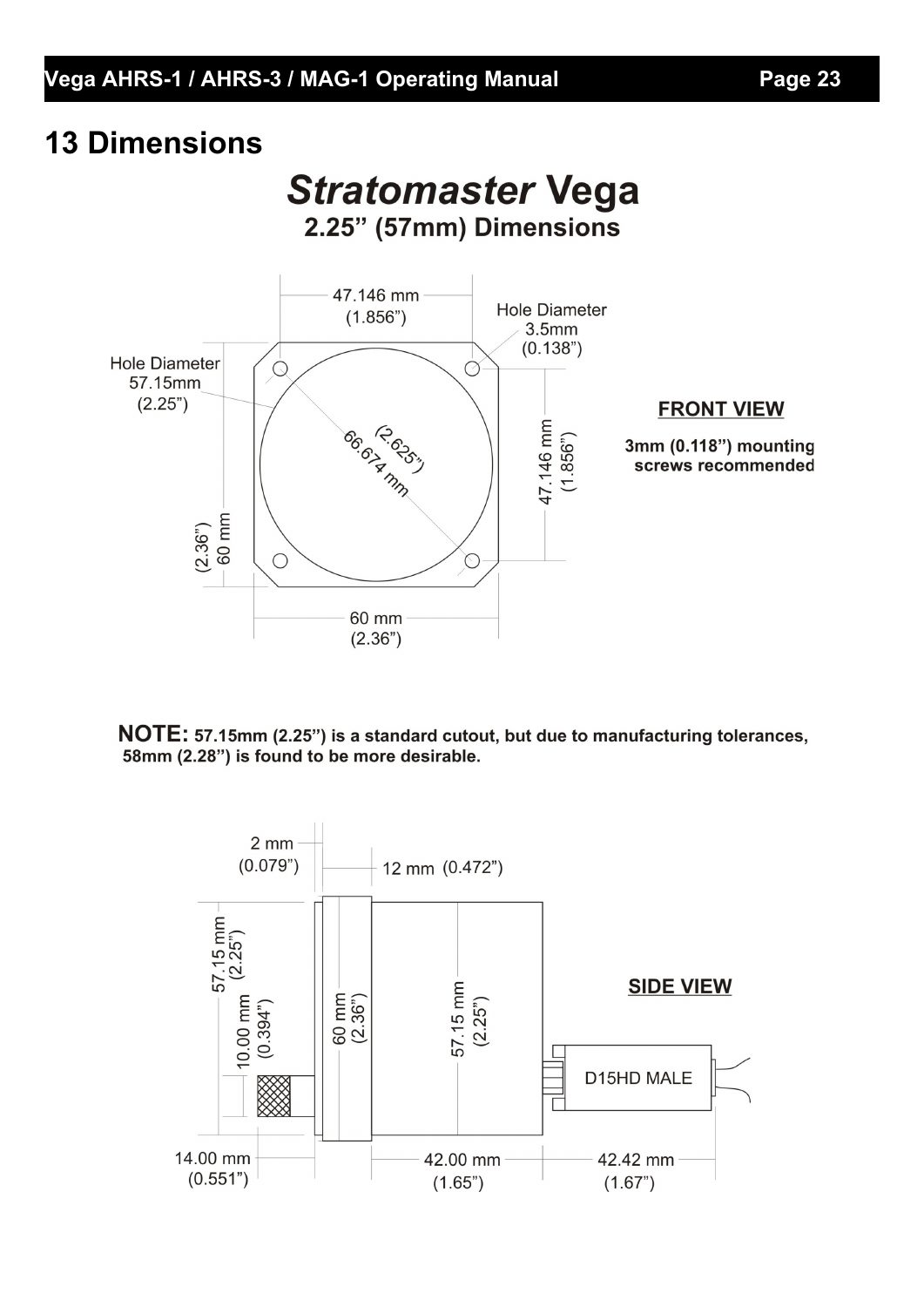# **14 Cleaning**

The unit should not be cleaned with any abrasive substances. The screen is very sensitive to certain cleaning materials and should only be cleaned using a clean, damp cloth.

> **Warning:** The AHRS-1 / AHRS-3 / MAG-1 is not waterproof, serious damage could occur if the unit is exposed to water and/or spray jets.

# **15 Warranty**

This product carries a warranty for a period of one year from date of purchase against faulty workmanship or defective materials, provided there is no evidence that the unit has been mishandled or misused. Warranty is limited to the replacement of faulty components and includes the cost of labor. Shipping costs are for the account of the purchaser.

**Note:** Product warranty excludes damages caused by unprotected, unsuitable or incorrectly wired electrical supplies and or sensors, and damage caused by inductive loads.

# **16 Disclaimer**

Operation of this instrument is the sole responsibility of the purchaser of the unit. The user must make themselves familiar with the operation of this instrument and the effect of any possible failure or malfunction.

This instrument is not certified by the FAA. Fitting of this instrument to certified aircraft is subject to the rules and condi tions pertaining to such in your country. Please check with your local aviation authorities if in doubt. This instrument is intended for ultralight, microlight, home built and experimental aircraft. Operation of this instrument is the sole responsibility of the pilot in command (PIC) of the aircraft. This person must be proficient and carry a valid and relevant pilot's license. This person has to make themselves familiar with the operation of this instrument and the effect of any possible failure or malfunction. Under no circumstances does the manufacturer condone usage of this instrument for IFR flights.

#### **IMPORTANT NOTICE:**

You must make your own determination if the products sold by MGL Avionics are safe and effective for your intended applications. MGL Avionics makes no representations or warranties as to either the suitability of any of the products we sell as to your particular application or the compatibility of any of the products we sell with other products you may buy from us or anywhere else, and we disclaim any warranties or representations that may otherwise arise by law. Also, we offer no specific advice on how to install any of the products we sell other than passing along anything that may have been provided to us by the manufacturer or other issues. If you are in need of further information or guidance, please turn to the manufacturer, FAA Advisory Circulars and guidance materials, the Experimental Aircraft Association, or other reputable sources.

**Continuing development sometimes necessitates specification changes without notice.**